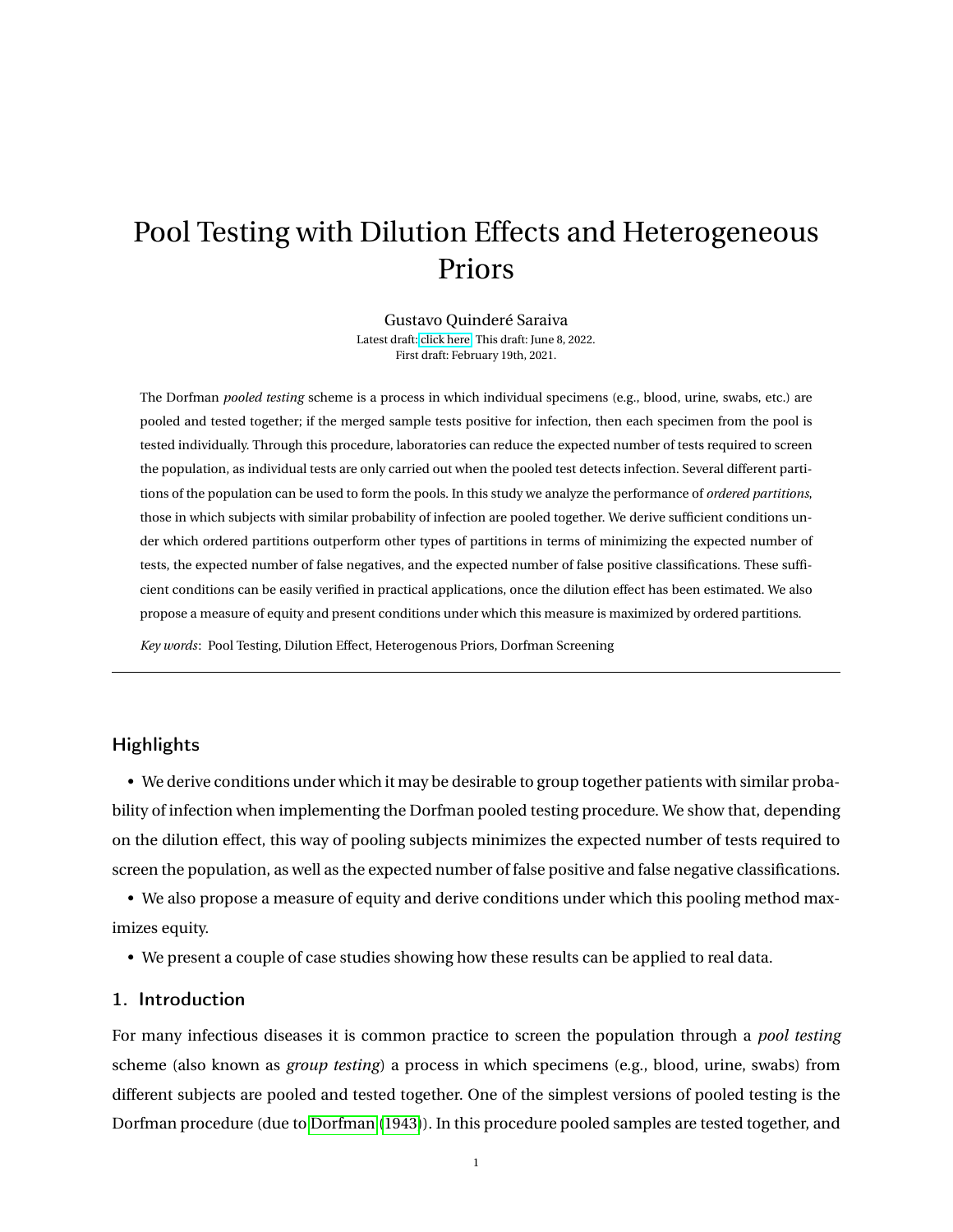whenever a pooled test detects infection, each specimen from that group is tested individually. Compared to testing subjects individually, this procedure may potentially reduce the overall expected number of tests required to screen a population, as subjects are only tested individually in the event the pooled test detects infection. Perhaps because of its simplicity, this type of pool testing scheme is the most implemented in practical applications (e.g., [McMahan, Tebbs and Bilder](#page-27-1) [\(2012\)](#page-27-1)).

The study of pooled testing started during World War II with the seminal work of [Dorfman](#page-27-0) [\(1943\)](#page-27-0), which suggested pooling blood samples from the US military to detect syphilis in soldiers. Since then the field has evolved to produce several new applications, including the detection of other infectious diseases such as Chlamydia (e.g., [McMahan, Tebbs and Bilder](#page-27-1) [\(2012\)](#page-27-1)) and HIV (e.g., [Nguyen et al.](#page-28-0) [\(2019\)](#page-28-0)), the detection of defective parts in production lines (e.g., [Sobel and Groll](#page-28-1) [\(1959\)](#page-28-1)), the detection of data tampering using one-way hash functions (e.g., [Goodrich, Atallah and Tamassia](#page-27-2) [\(2005\)](#page-27-2)) and the allocation of transmission time slots to users in multiaccess channels (e.g., [Chlebus](#page-27-3) [\(2001\)](#page-27-3)). Recently, the field has regained new interest as pool testing techniques can be used to minimize the costs of detecting COVID-19 in a population. As of now, many countries including the US, Germany, China and Chile have experimented using pool testing to screen the population for COVID-19 (e.g., [Basso et al.](#page-26-0) [\(2022\)](#page-26-0), [Grobe](#page-27-4) [et al.](#page-27-4) [\(2020\)](#page-27-4) and [Fan](#page-27-5) [\(2020\)](#page-27-5)).

For tractability reasons, most research in the literature assume that pooled testing is not subject to dilution effects, namely, that grouping non-infected with infected samples does not reduce the probability of detecting infection in the group (see [Kim et al.](#page-27-6) [\(2007\)](#page-27-6) for a thorough review). But in reality, dilution effects have proven to be non-negligible in several practical applications, including in the de-tection of COVID-19 using RT-PCR tests (e.g., [Bateman et al.](#page-26-1) [\(2020\)](#page-26-1)).<sup>[1](#page-1-0)</sup> Small but non-negligible dilution effects have been reported in other applications, such as when pooling samples to test for chlamydia and gonorrhea, for pool sizes less than or equal to 10 [\(Morre et al.](#page-28-2) [\(2000\)](#page-28-2) and [Kacena et al.](#page-27-7) [\(1998](#page-27-7)*b*)).

Most research in the literature also work under the assumption that each subject has the same probability of infection (e.g., [Kim et al.](#page-27-6) [\(2007\)](#page-27-6)), when in reality the probability of infection can be highly dependent on subjects' demographics. As an example, the prevalence of chlamydia and other sexually transmitted diseases in the U.S. varies considerably with age and demographics.<sup>[2](#page-1-1)</sup> For blood screening, the probability of HIV infection from first-time donors in the U.S. is approximately 7 times higher than that from repeat donors [\(Zou, Stramer and Dodd](#page-28-3) [\(2012\)](#page-28-3)). Because some attributes of subjects can be collected by the tester, the tester could use some of this information to determine who should be matched with whom to form the pools.

<span id="page-1-0"></span> $<sup>1</sup>$  [Bateman et al.](#page-26-1) [\(2020\)](#page-26-1) estimate that the probability of detecting COVID-19 from an infected subject is 6% lower when his</sup> sample is diluted with the sample of 4 healthy subjects. The percentage reduction in the precision of the test is 8% when the infected sample is further diluted with 9 non infected samples, and 18% when the infected sample is diluted with 49 non infected specimens.

<span id="page-1-1"></span><sup>2</sup> See section [7](#page-16-0) for details.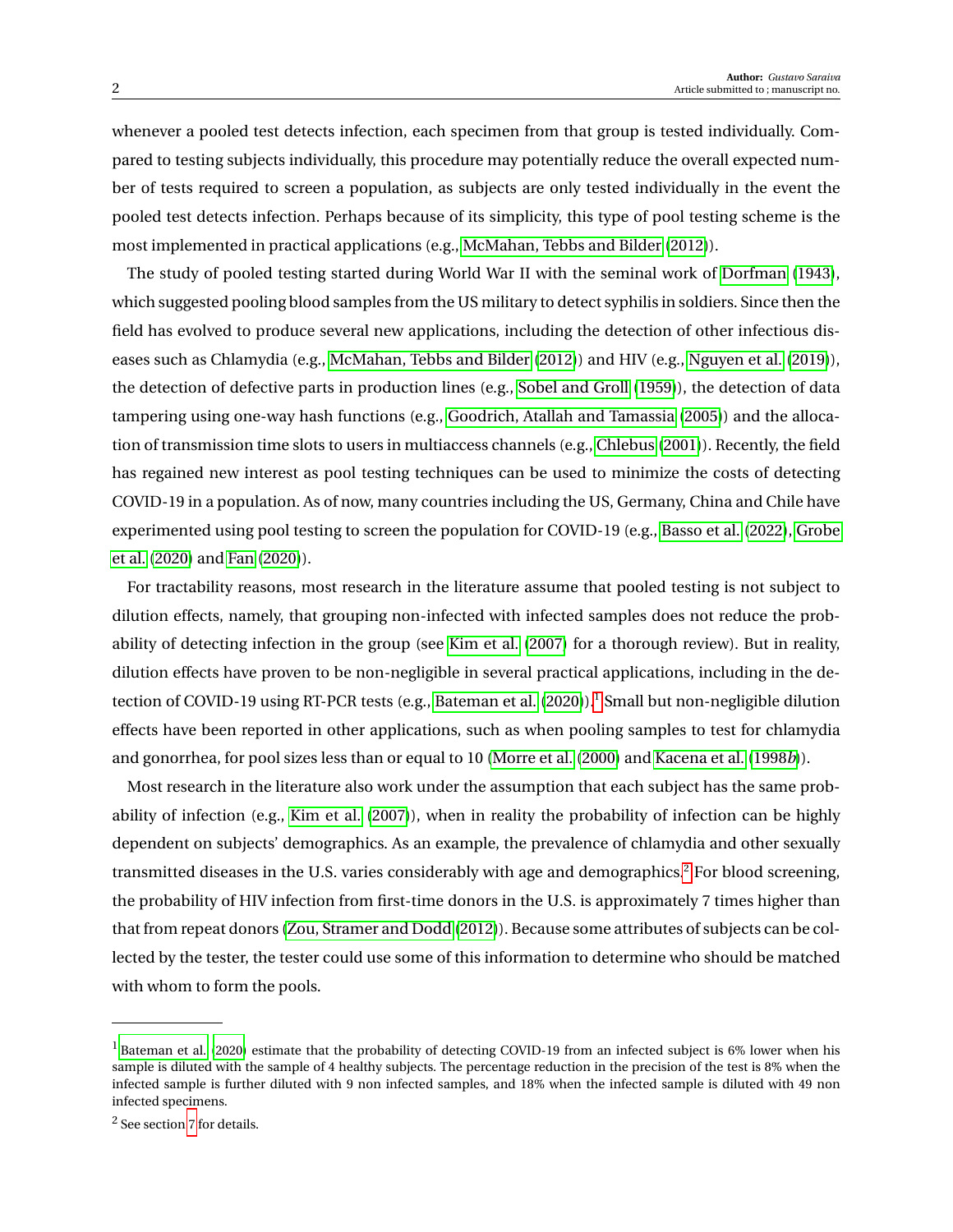Several different partitions can be used to form the pools. In this study we analyze the performance of *ordered partitions*, those in which subjects with similar probability of infection are matched together. In the absence of dilution effects, [Hwang](#page-27-8) [\(1975\)](#page-27-8) and [McMahan, Tebbs and Bilder](#page-27-1) [\(2012\)](#page-27-1) have shown that there exists an ordered partition that minimizes the expected number of tests required to screen the population. Moreover, in the absence of dilution effects, the probability that any infected subject is incorrectly diagnosed as not infected does not depend on who the subject is matched with in the pool. So, in the absence of dilution effects, the matching criteria used to form the pools does not affect the expected number of false negatives. As to the other type of classification error, [Aprahamian, Bish and Bish](#page-26-2) [\(2019\)](#page-26-2) have shown that, in the absence of dilution effects, there exists an ordered partition that minimizes the expected number of false positives. So these results indicate that ordered partitions perform well in all of the three dimensions considered: expected number of tests, expected number of false positives and expected number of false negatives. We extend these results by showing that, when dilution effects are present but are sufficiently small, there exists an ordered partition that minimizes the expected number of tests and another ordered partition that minimizes the expected number of false positives, conditional on a given set of pool sizes. We show that, provided that an additional technical condition is met regarding the concavity of the function governing the dilution effect, pooling subjects according to an ordered partition is also optimal in terms of minimizing the expected number of false negatives. As a corollary, if all of these conditions are met and one is only considering partitions in which all pools have the same size, ordered partitions will always outperform any other partition with the same pool size configuration in all of the three attributes mentioned earlier: expected number of tests, expected number of false positives and expected number of false negatives. This result has practical applications to situations in which reconfiguring the testing machine for different pool sizes is time-consuming or impractical (e.g., [Aprahamian, Bish and Bish](#page-26-3) [\(2020\)](#page-26-3)).

We also characterize ordered partitions in terms of equity. Ideally one would want to implement a testing scheme that is fair, in the sense that it provides equitable expected payoffs to subjects. This is important because, depending on the matching criteria used to form the pools, subjects belonging to certain demographic groups can end up with a disproportionally high probability of being misclassified (either with a false negative or a false positive classification). We show that, conditional that all pools have the same size, ordered partitions do not always yield the most equitable allocation, even if they minimize both types of classification errors. But we find an instance in which ordered partitions are guaranteed to generate the most equitable allocation regardless of the concavity of the function governing the dilution effect and regardless of the distribution of priors: when all pools are comprised of only two subjects. For bigger pools, information on the dilution effect and empirical distribution of priors can be used to form sufficient conditions under which ordered partitions maximize equity.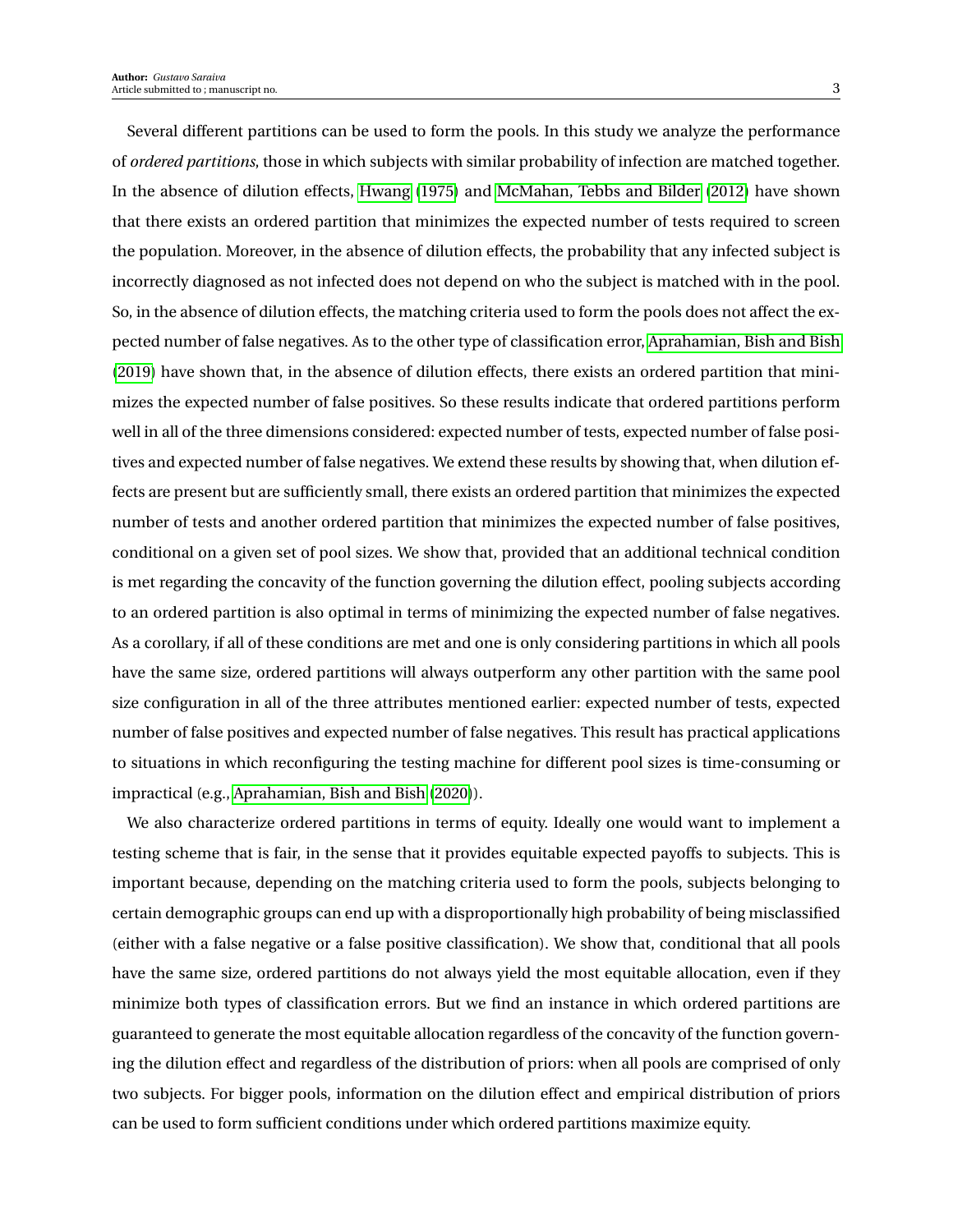We apply our results to the detection of chlamydia and hepatitis B through pooled testing. To do so, we first estimate the dilution effect for assays used to detect those diseases, as well as the prevalences of those diseases for different demographic groups, using data from previous studies. We then use those estimates to verify whether the hypotheses from our results are satisfied, and conduct numerical analysis comparing the performance of ordered vs random partitions (i.e., those partitions in which subjects are matched randomly). We find that, in general, the conditions that guarantee the existence of an ordered partition that minimizes the expected number of tests and the expected number of false positives are met. Though the sufficient conditions that guarantee that ordered partitions perform well in terms of minimizing the expected number of false negatives is not always met, our simulations indicate that ordered partitions tend to produce slightly less false negatives than random partitions. Our simulations also indicate that ordered partitions have a better performance than random partitions in terms of equity.

## <span id="page-3-0"></span>2. Related Literature

This paper is related to the work of [Hwang](#page-27-8) [\(1975\)](#page-27-8), [McMahan, Tebbs and Bilder](#page-27-1) [\(2012\)](#page-27-1) and [Aprahamian,](#page-26-2) [Bish and Bish](#page-26-2) [\(2019\)](#page-26-2), which propose algorithms to determine the optimal partition used to perform the Dorfman procedure, so as to either minimize the expected number of tests [\(Hwang](#page-27-8) [\(1975\)](#page-27-8) and [McMa](#page-27-1)[han, Tebbs and Bilder](#page-27-1) [\(2012\)](#page-27-1)) or a convex combination of the expected number of tests and both types of classification errors [\(Aprahamian, Bish and Bish](#page-26-2) [\(2019\)](#page-26-2)). But different from our setting, they follow the literature convention by assuming that pooled testing is not subject to dilution effects. In such an environment one can always find an optimal partition that is an ordered partition. But in the presence of dilution effects, an ordered partition may perform poorly in some attributes, such as in the minimization of false negative classifications. We show that if the dilution function satisfies certain properties that can be tested empirically, then one can always find an optimal partition that is an ordered partition.

This paper is also related to the work of [Hwang](#page-27-9) [\(1976\)](#page-27-9) and [Wein and Zenio](#page-28-4) [\(1996\)](#page-28-4) which vie to find optimal pool sizes for the Dorfman procedure when pooled testing is subject to dilution effects. Their work, however, follow the literature convention by assuming that the probability of infection is homogeneous across the population, whereas in our environment we allow subjects to have heterogeneous probability of infection.

Most research in the literature that simultaneously allow for dilution effects and heterogeneous priors are the ones dedicated to estimating the probability of infection conditional on the results of pooled tests, such as the work of [Wang, McMahan and Gallagher](#page-28-5) [\(2015\)](#page-28-5), [Warasi et al.](#page-28-6) [\(2017\)](#page-28-6) and [Mokalled et al.](#page-28-7) [\(2021\)](#page-28-7). To the best of our knowledge, the only theoretical research that attempt to formulate optimal matching schemes under the presence of both dilution effects and heterogeneous priors are the work of [El-Amine, Bish and Bish](#page-27-10) [\(2017\)](#page-27-10), [Aprahamian, Bish and Bish](#page-26-3) [\(2020\)](#page-26-3) and [Aprahamian, Bish and Bish](#page-26-4)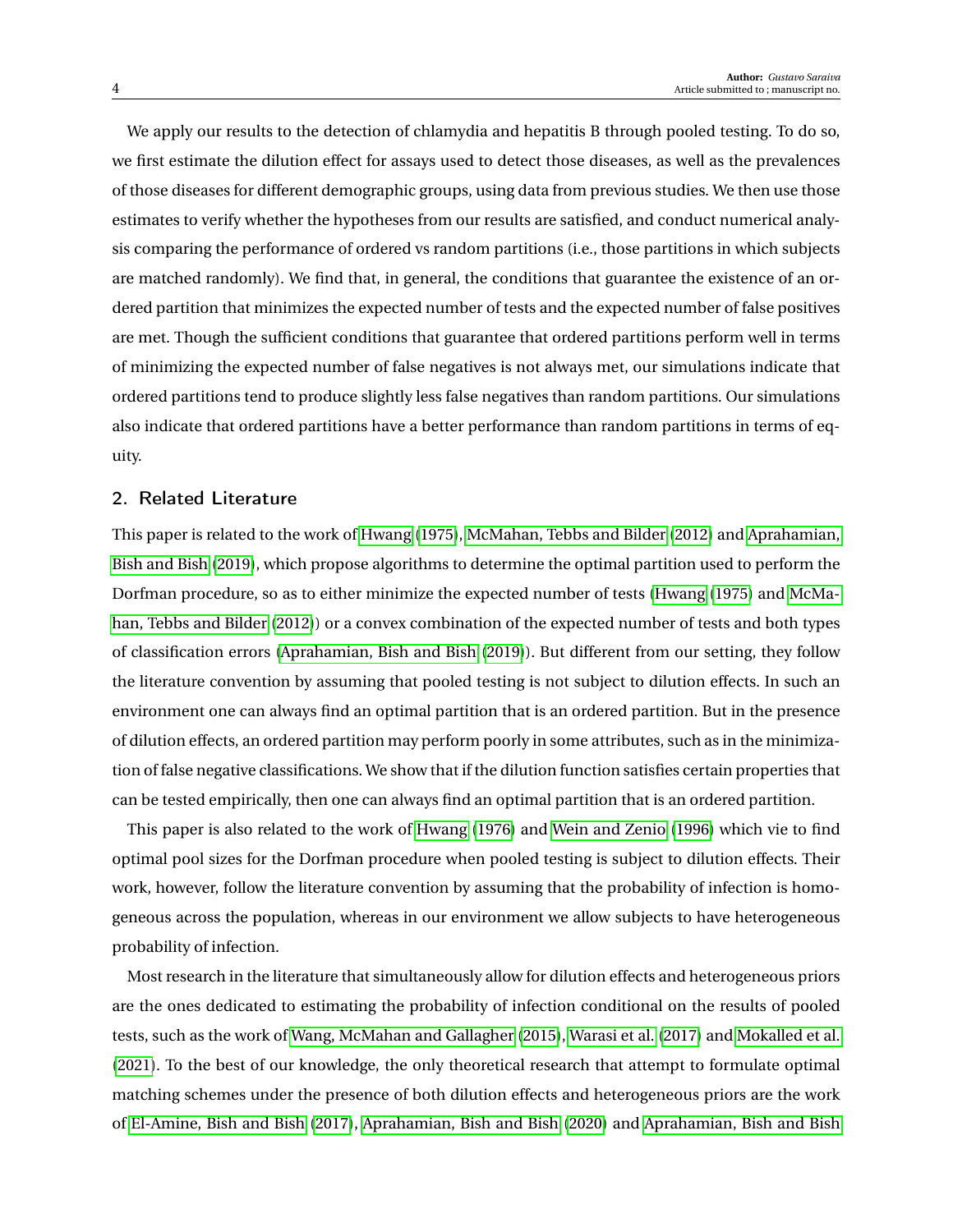[\(2018\)](#page-26-4). [El-Amine, Bish and Bish](#page-27-10) [\(2017\)](#page-27-10) and [Aprahamian, Bish and Bish](#page-26-3) [\(2020\)](#page-26-3) propose a testing scheme in which subjects with similar probability of infection are matched together to form the pools. However, for tractability reasons they assume that the dilution effect only depends on the pool size, not on the number of subjects infected within the pool. More in line with our [Aprahamian, Bish and Bish](#page-26-4) [\(2018\)](#page-26-4) work in an environment in which the dilution effect is affected by the proportion of infected subjects within the pool. They present conditions under which an ordered partition minimizes the expected number of tests and the expected number of false negative classifications. However, different from our approach, the results they derive regarding ordered partitions do not allow samples that were detected as infected to be retested, $3$  nor do they analyze the conditions under which an ordered partition minimizes the expected number of false positives and maximizes equity. They also require pool sizes to be equal, whereas we also derive results that apply to situations in which pool sizes are heterogeneous. Finally, we slightly relax the sufficient conditions derived in [Aprahamian, Bish and Bish](#page-26-4) [\(2018\)](#page-26-4) that guarantee that an ordered partition minimizes the expected number of false negatives. One practical application of this stronger result is that it implies that, for any realistic dilution effect (more precisely, for any dilution function in which the probability of detecting infection diminishes with the proportion of infected subjects within the pool), ordered partitions always minimize the expected number of false negatives conditional that all subjects are pooled into groups of size 2 (an analogous result follows for false positive classifications).

# 3. Environment

Suppose that there is a population  $S = \{1, 2, \dots, n\}$  of subjects to be tested. Each subject can either be infected or not infected (we use the terms *not infected* and *healthy* interchangeably). Each subject  $i \in S$ is infected with probability  $q_i \in [0, 1]$ . Without loss of generality, we assume throughout the paper that

$$
q_1 \leq q_2 \leq \cdots \leq q_n.
$$

If a subject is individually tested and he is not infected, the test will classify him as healthy with probability  $S_p \in [0,1]$ . An infected subject who is individually tested is classified as infected with probability  $S_e \in [0, 1]$ . Using the terminology from clinical trials,  $S_p$  corresponds to the *specificity* of the test, while  $S_e$ corresponds to its *sensitivity*. We assume that  $S_e > 1 - S_p$ , so that whenever a test detects infection, the subject is more likely to be infected than not.

In a Dorfman procedure, the subjects to be tested, *S*, are pooled into disjoint groups, and the samples from subjects belonging to the same group are merged and tested together. If the test detects infection for the pooled sample, then each subject within the pool is tested individually. If a group is comprised of only one subject, then this subject is only tested individually, without a followup test.

<span id="page-4-0"></span><sup>&</sup>lt;sup>3</sup> Though their full specification allows for retesting, for tractability reasons, they treat the expected number of tests and false negatives from the first phase of tests separately from the results obtained in the second wave of tests.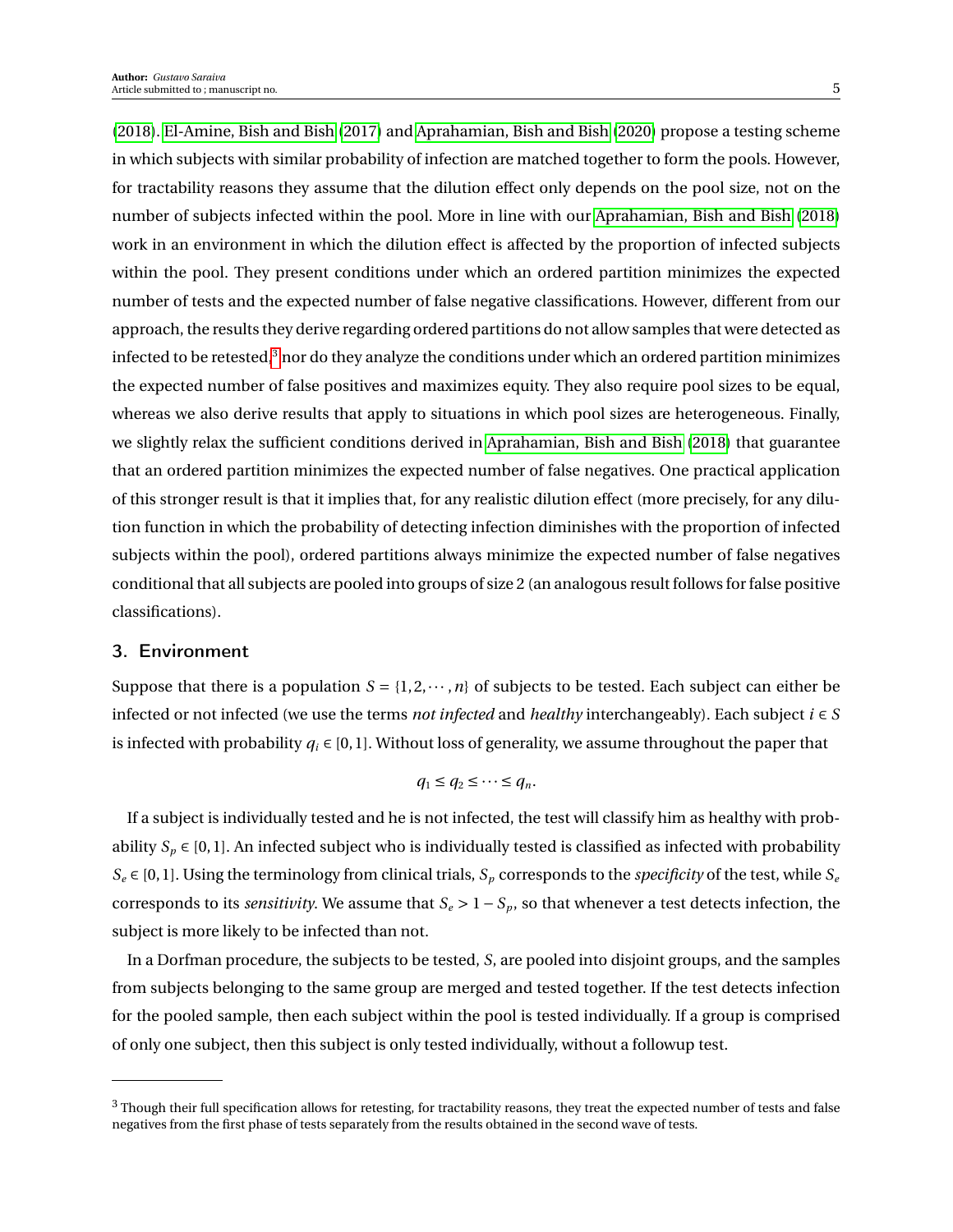Several criteria can be used to form the pools. One way is to group subjects randomly, without taking into account their prior probability of infection, into pools of equal size. But such pooling method does not take advantage of the information on subjects' prior probability of infection, nor does it take into account the fact that, when a subject's probability of infection is sufficiently high, it may be preferable to test that subject individually.

So next we consider a class of pooling schemes in which subjects are ordered from lowest to highest probability of infection, and those with similar probability of infection are matched together. Formally, a partition  $\Omega^* = \{G_1^*\}$  $i_1^*, G_2^*$  $C_2^*, \dots, G_m^*$  of *S* is said to be an *ordered partition* if, for any  $g, w \in \{1, 2 \dots, m\}$  with  $g \neq w$  we have that either  $q_i \geq q_j$  for all  $i \in G_g^*$ *g*<sup> $*$ </sup> and all *j* ∈ *G*<sup> $*$ </sup><sub>*w*</sub> or *q<sub>i</sub>* ≤ *q<sub>j</sub>* for all *i* ∈ *G*<sup> $*$ </sup><sub>*g*</sub>  $g$ <sup>\*</sup></sup> and all *j* ∈  $G_u^*$  $_w^*$ . In an *ordered pooling* scheme subjects are grouped according to an ordered partition.

We will compare this method to group subjects with alternative ones in terms of the expected number of tests they require to diagnose the entire population *S*, how many false negatives and false positives they generate (i.e., how many subjects are misclassified) and equity (i.e., how fair the final allocation is). But in order to make those comparisons, we must first make assumptions regarding how the probability of detecting infection in a pooled test is affected by the number of infected subjects within the pool.

Let  $h(I, k)$  be the probability of detecting infection in a pooled sample collected from  $k \in \mathbb{N}$  subjects, conditional that exactly  $I \in \{0, 1, 2, \dots, k\}$  of those subjects are infected. From our definition of sensitivity and specificity, we must have  $h(1, 1) = Se$  and  $h(0, 1) = 1 - S_p$ . We will occasionally refer to *h*, as the *dilution function*. For each  $k \in \mathbb{N}$ , we assume that  $h(\cdot, k)$  is (weakly) increasing, i.e., the more infected subjects there are in the pool, the more likely the pooled test will detect infection, which is arguably a very mild and reasonable assumption.

<span id="page-5-0"></span>**Assumption 1** *h*(*I*,*k*) *is increasing in I (i.e., the more infected subjects there are in the group, the more likely the pooled test will detect infection for that group).*

Most of the literature assumes that pooled samples are not susceptible to dilution, so that the probability of detecting infection in a pooled sample that has at least one infected subject is the same as the probability of detecting infection from an individual test of an infected subject. This corresponds to the case in which

$$
h(I,k) = \begin{cases} S_e, & \text{if } I > 0\\ 1 - S_p, & \text{if } I = 0. \end{cases}
$$
 (1)

But in general, *h* could assume different formats. The faster  $h(I, k)$  converges to  $S_e$  as *I* approaches  $k$ , the lower is the dilution effect. Figure [1](#page-6-0) depicts different functions  $h(\cdot, k)$  that satisfy assumption [1.](#page-5-0) The lower and more convex functions correspond to cases in which the dilution effect is stronger.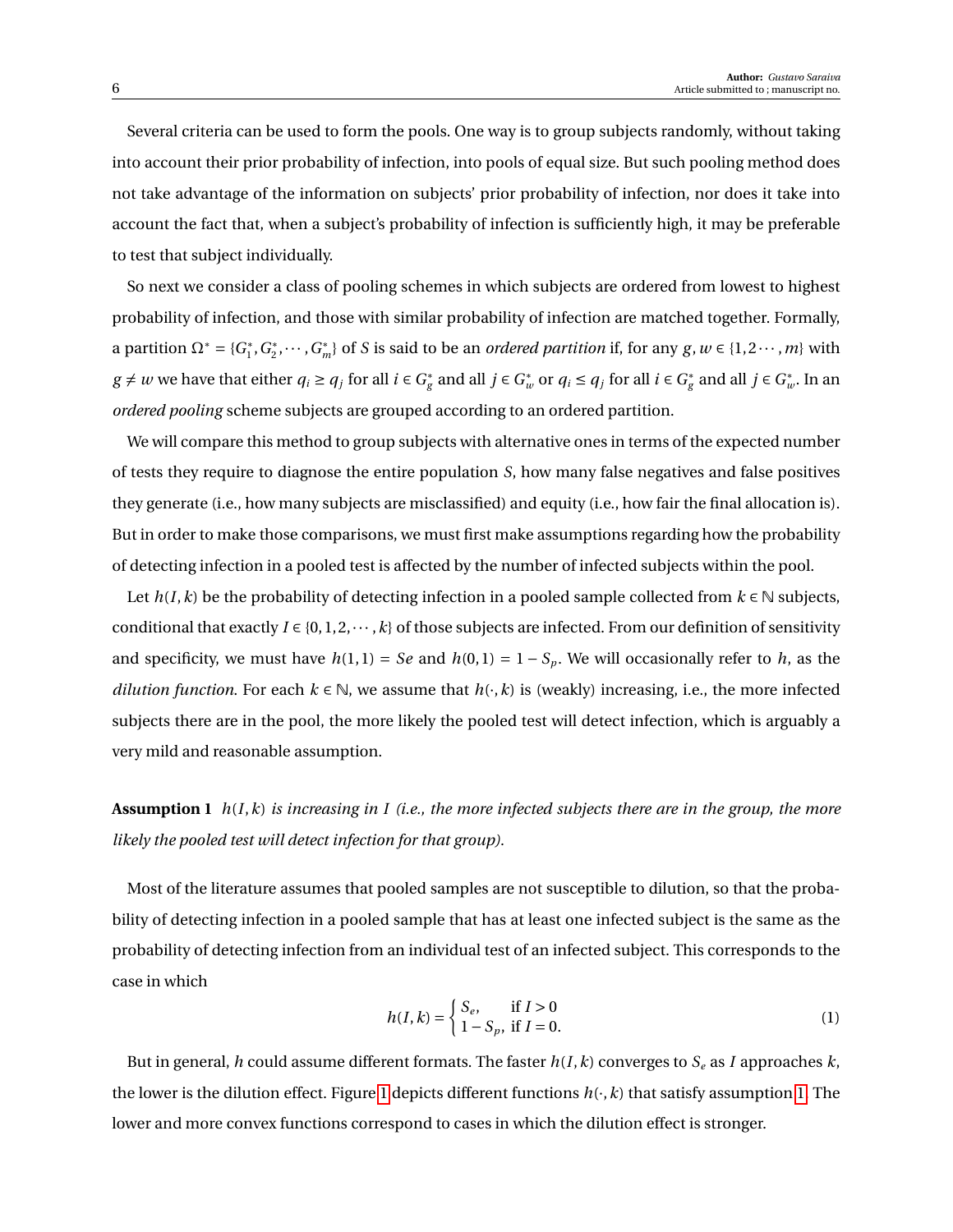<span id="page-6-0"></span>

**Figure 1** Different dilution functions *h*( $\cdot$ ,  $k$ ), for a given  $k \in \mathbb{N}$ . The dilution function is such that *h*(0,  $k$ ) = 1−*S*<sub>*p*</sub> and *h*( $k$ ,  $k$ ) = *Se* .

## 4. Expected Number of Tests

Because testing is costly, ideally one would want to implement a partition that minimizes the expected number of tests required to screen the population. For a given partition  $\Omega \equiv \{G_1, G_2, \dots, G_{n/k}\}\$  of the population *S*, we denote *T*( $Ω$ ) as the number of tests performed on the population after implementing the Dorfman procedure using this partition to determine the pools, and E[*T* (Ω)] as its corresponding expectation.

It is straightforward to show that, for any partition  $\Omega = \{G_1, G_2, \dots, G_m\}$  of *S*, the expected number of tests required to screen the population using the Dorfman procedure is given by

$$
\mathbb{E}[T(\Omega)] \equiv \sum_{G_g \in \Omega} T_{G_g},\tag{2}
$$

where

$$
T_{G_g} \equiv \begin{cases} 1, & \text{if } |G_g| = 1 \\ 1 + |G_g| \sum_{I=0}^{|G_g|} h(I, k) P_{G_g}(I), & \text{if } |G_g| > 1 \end{cases}
$$
(3)

<span id="page-6-2"></span>
$$
P_{G_g}(I) \equiv \sum_{\substack{G \subseteq G_g \\ s.t. |G| = I}} \prod_{i \in G} q_i \prod_{j \in G_g \setminus G} (1 - q_j). \tag{4}
$$

<span id="page-6-1"></span>When  $h(\cdot, k)$  is concave for all  $k \in \mathbb{N}$ , we show that, for any partition  $\Omega$ , we can find an ordered partition  $\Omega^*$  that preserves the pool sizes of  $\Omega$ , and generates a weakly lower expected number of tests. Moreover, this partition is such that, whenever it individually tests a subject  $i$  with probability of infection  $q_i$ , it also individually tests all subjects with higher probability of infection.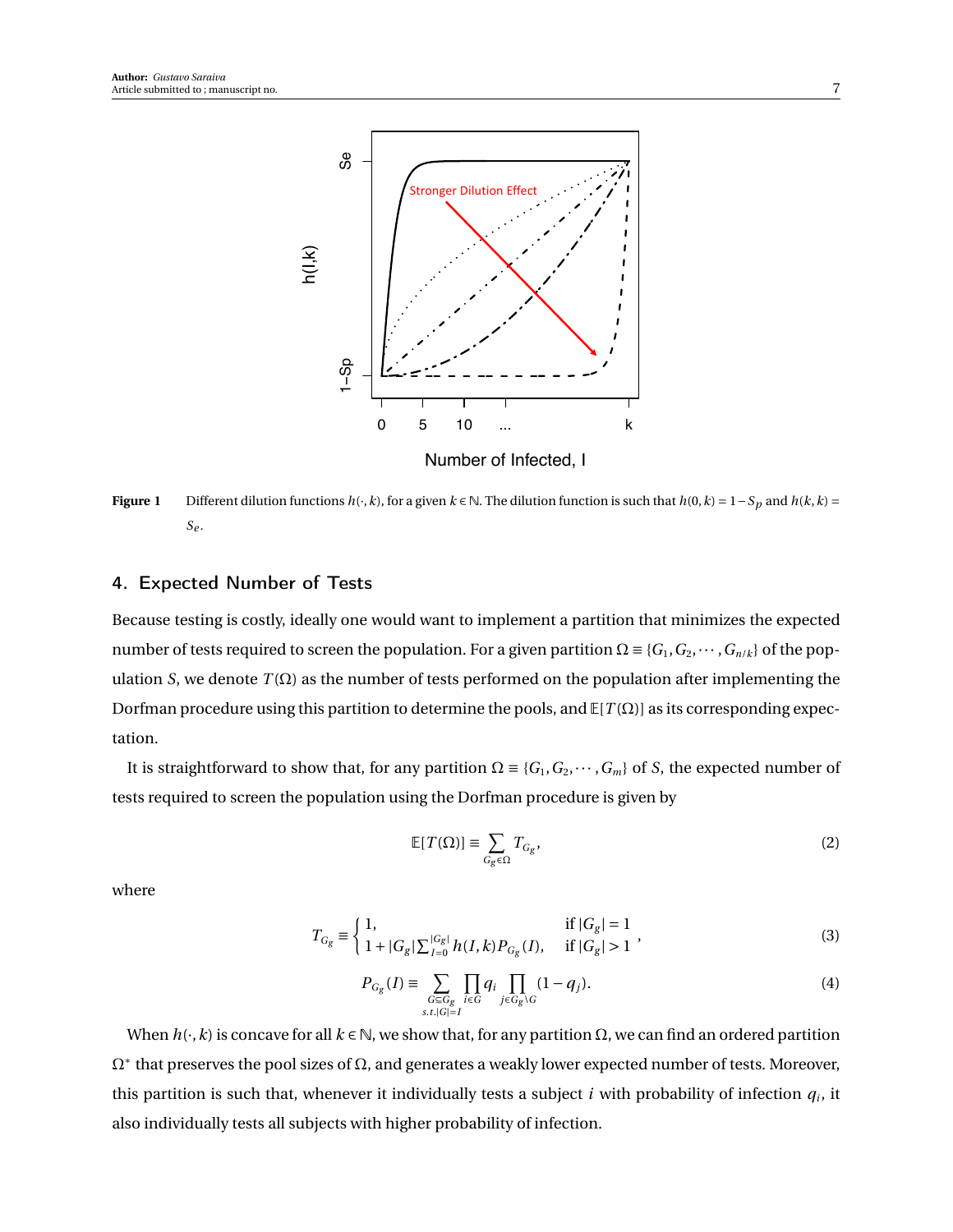**Theorem 1** *Let*  $\Omega = \{G_1, G_2, \dots, G_m\}$  *be an arbitrary partition of S. Suppose that*  $h(\cdot, |G_g|)$  *is concave for every*  $G_g \in \Omega$ . Then, there exists an ordered partition  $\Omega^* = \{G_1^*\}$ 1 ,*G* ∗  $C_2^*, \cdots, G_m^*$  *such that a)* |*G* ∗  $|g| = |G_g|$  *for all*  $g \in \{1, 2, \dots, m\}.$ 

- <span id="page-7-2"></span><span id="page-7-0"></span>*b) Whenever a subject i* ∈ *S with probability of infection q<sup>i</sup> is individually tested under* Ω<sup>∗</sup> *, subjects with*  $a$  probability of infection higher than  $q_i$  are also individually tested under  $\Omega^*$  .
- <span id="page-7-1"></span> $c)$   $\mathbb{E}[T(\Omega^*)] \leq \mathbb{E}[T(\Omega')]$ .

Intuitively, the parts [a](#page-7-0) and [c](#page-7-1) from theorem [1](#page-6-1) can be explained as follows. Suppose that we were to match subjects randomly. In this case, each group would have a high probability of having at least one infected subject. A concave dilution function  $h(\cdot, k)$  implies that the dilution effect is not too strong. If the dilution effect is sufficiently small, pooled tests would detect infection for most groups, resulting in many individual follow-up tests being conducted. If, on the other hand, ordered pooling was implemented, only the groups with high probability of infection would be likely to have at least one infected subject, and therefore to test positive for the disease, thus resulting in a lower number of follow-up tests.

As to part [b](#page-7-2) from theorem [1,](#page-6-1) we have that, adding more infected subjects into a pool increases the probability that the pooled test detects infection, thus triggering followup tests for all the subjects within that pool. So to minimize the expected number of tests, those with highest probability of infection should be the ones, if any, allocated for individual testing.

Notice that theorem [1](#page-6-1) requires  $h(\cdot, k)$  to be concave for all different pool sizes from the original partition. This hypothesis will be satisfied if, for instance, the dilution function is assumed to depend only on the proportion of infected subjects within the pool, *I* /*k*, and such dilution function is concave. As an example, consider the following class of dilution functions previously used in the literature (e.g., [Burns](#page-26-5) [and Mauro](#page-26-5) [\(1987\)](#page-26-5) and [Aprahamian, Bish and Bish](#page-26-4) [\(2018\)](#page-26-4))

<span id="page-7-3"></span>
$$
h(I,k) = (1 - S_p) + (S_p + S_e - 1) \left(\frac{I}{k}\right)^{\delta},
$$
\n(5)

where  $\delta \ge 0$ . As long as  $\delta \le 1$ , the function  $h(\cdot, k)$  will be concave. In practice, the concavity of such function can be easily calibrated using empirical data on pooled tests (see section [7\)](#page-16-0).

<span id="page-7-4"></span>Theorem [1](#page-6-1) guarantees that, for any partition  $\Omega$  we can always find an ordered partition  $\Omega^*$  that generates a weakly lower expected number of tests than  $\Omega$  and preserves the pool sizes of  $\Omega$ . So according to this theorem, if  $\Omega = \{\{3, 4\}, \{1, 2, 5\}\}\$ , the ordered partition that generates less expected number of tests than  $\Omega$  could be {{1, 2}, {3, 4, 5}} or {{1, 2, 3}, {4, 5}} (or both). But notice that, if all the pools of  $\Omega$  have equal size, then there is essentially only one way to form an ordered partition that preserves the pool sizes of  $Ω$ , which implies, from theorem [1,](#page-6-1) that finding an ordered partition  $Ω^*$  such that  $E[T(Ω^*)] ≤ E[T(Ω)]$  is trivial. This has practical implications to situations in which the tester is interested in using the same pool size for all tests, say, because reconfiguring the pool sizes is too costly.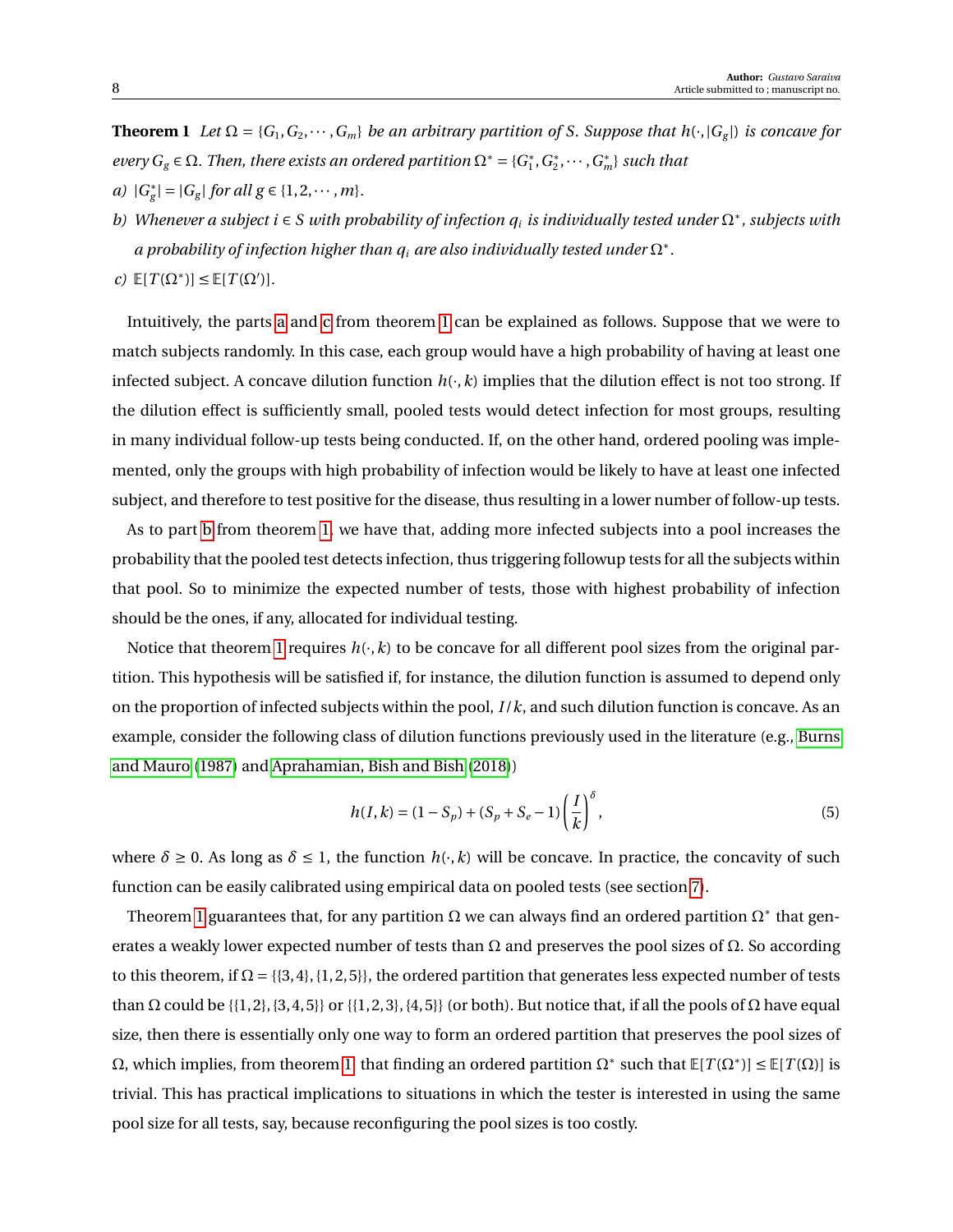**Corollary 1** *Suppose that*  $h(\cdot, k)$  *is concave. Let*  $\Omega$  *be a partition of*  $S = \{1, 2, \dots, n\}$  *with*  $|G_g| = k \ \forall G_g \in \Omega$ *. Then, the following ordered partition of S*

$$
\Omega^* = \{ \{1, 2, \cdots, k\}, \{k+1, k+2, \cdots, 2k\}, \cdots, \{n-k+1, n-k+2, \cdots, n\} \}
$$

*is such that*  $\mathbb{E}[T(\Omega^*)] \leq \mathbb{E}[T(\Omega)].$ 

## 5. Expected Number of False Negatives and False Positives

A false negative occurs when an infected subject is incorrectly classified as healthy, and a false positive occurs when a healthy subject is incorrectly classified as infected. For a given partition Ω of *S*, we denote *FN*( $\Omega$ ) and *FP*( $\Omega$ ) as the total number of false negatives and false positives, respectively, obtained after implementing the Dorfman procedure using the partition  $\Omega$ .

It is straightforward to show that, for any partition  $\Omega = \{G_1, G_2, \dots, G_m\}$  of *S*, the expected number of false negatives and false positives obtained after implementing the Dorfman procedure using this partition is given by

$$
\mathbb{E}[FN(\Omega)] = \sum_{G_g \in \Omega} FN_{G_g} \tag{6}
$$

and

$$
\mathbb{E}[FP(\Omega)] = \sum_{G_g \in \Omega} FP_{G_g},\tag{7}
$$

respectively, where, for each  $G_g \in \Omega$ 

$$
FN_{G_g} \equiv \begin{cases} (1 - S_e) q_i, & \text{if } G_g = \{i\} \\ \sum_{I=0}^{|G_g|} P_{G_g}(I) I [1 - h(I, |G_g|) S_e], & \text{if } |G_g| > 1 \end{cases},
$$

$$
FP_{G_g} \equiv \left\{ \begin{array}{ll} (1-S_p)(1-q_i), & \text{if $G_g = \{i\}$} \\ \sum_{I=0}^{|G_g|} P_{G_g}(I)h(I,|G_g|)(|G_g|-I)(1-S_p) & \text{if $|G_g|>1$} \end{array} \right.
$$

and  $P_{G_g}(I)$  is the probability that group  $G_g \in \Omega$  has exactly *I* infected subjects (see equation [4\)](#page-6-2).

In this section we compare the performance of ordered vs non-ordered partitions in terms of expected number of false negatives and false positives. But before we present general results, let us first look at the performance of ordered partitions for specific dilution functions.

It is a well known result that, for a given partition  $Ω$ , there always exists an ordered partition that preserves the pool sizes of Ω, and outperforms it in terms of minimizing the expected number of tests and expected number of false positives. Moreover, any other partition that preserves the pool sizes of  $\Omega$ yield the same expected number of false negatives. Those results are stated formally in proposition [1.](#page-8-0)

**Proposition 1** *[\(Aprahamian, Bish and Bish](#page-26-2) [\(2019\)](#page-26-2)) Suppose that the dilution function is given by:*

<span id="page-8-0"></span>
$$
h(I,k) = \begin{cases} S_e, & \text{if } I > 0 \\ 1 - S_p, & \text{if } I = 0. \end{cases}
$$

*Then,*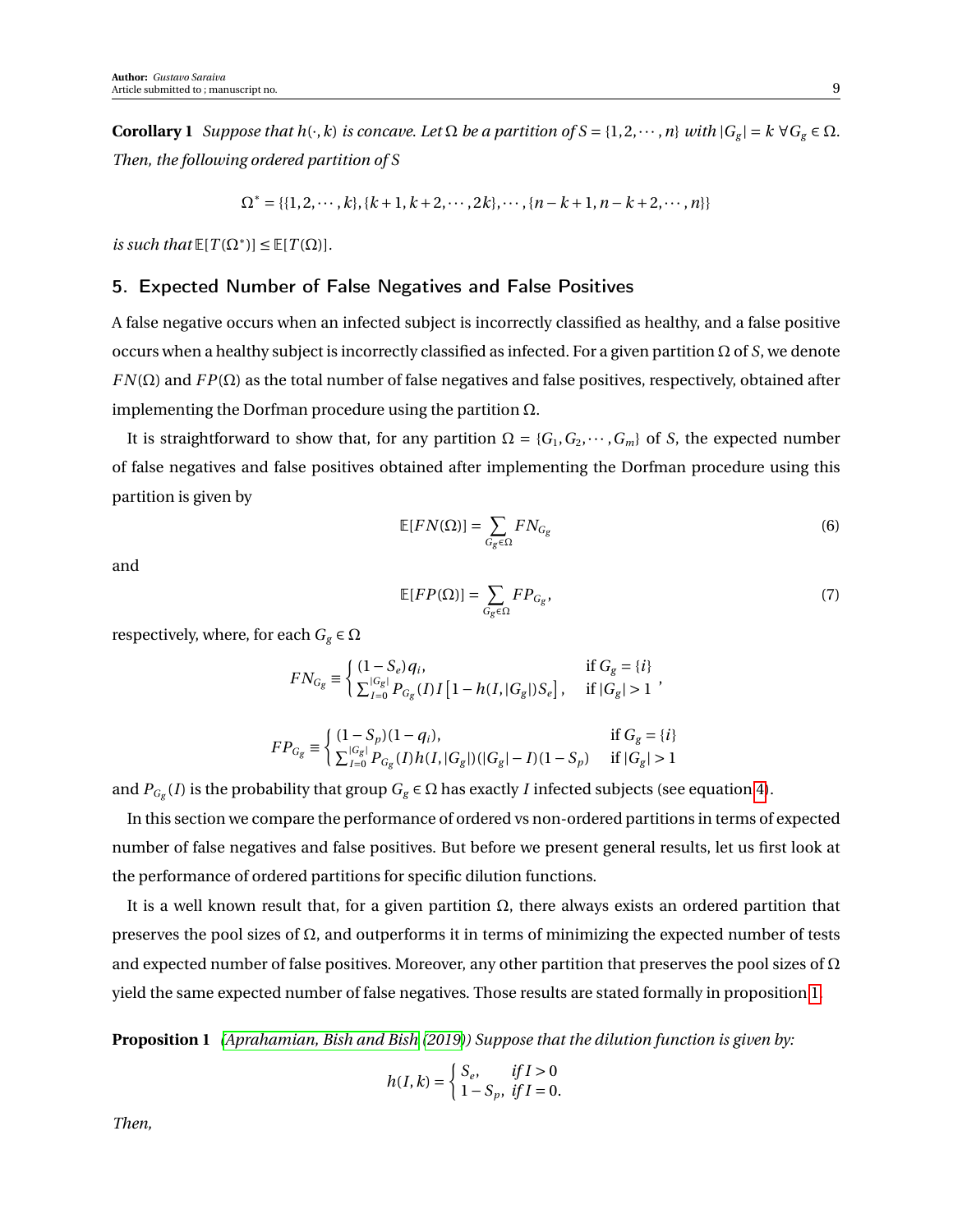- *a*) For any partition  $\Omega$  of S, there exists an ordered partition  $\Omega^*$  such that  $\mathbb{E}[T(\Omega^*)] \leq \mathbb{E}[T(\Omega)]$ .
- *b) The probability that an infected subject is incorrectly diagnosed as healthy is the same across any partition*  $\Omega$  *of S* such that  $|G_g| \geq 2$  for all  $G_g \in \Omega$ , and is given by  $(1 - S_e^2)$ *.*
- *c*) For any partition  $\Omega$  of S such that  $|G_g| \geq 2$  for all  $G_g \in \Omega$ , there exists an ordered partition  $\Omega^*$  such that  $\mathbb{E}[FP(\Omega^*)] \leq \mathbb{E}[FP(\Omega)].$

So from proposition [1,](#page-8-0) we can see that, in the absence of dilution effects, ordered partitions seem like the optimal choice, as they may potentially minimize  $\mathbb{E}[T(\Omega)], \mathbb{E}[FN(\Omega)]$  and  $\mathbb{E}[FP(\Omega)].$ 

Next, we consider the case in which  $h(\cdot, k)$  is affine, i.e., when  $h(I, k) = a + bI$ . It can be shown that, in this case, an ordered partition also performs weakly better than any partition in which all pool sizes are equal in all of the three dimensions considered, namely,  $E[T(\Omega)]$ ,  $E[FN(\Omega)]$  and  $E[FP(\Omega)]$ .

#### **Proposition 2** *Suppose that the dilution function is given by*  $h(I, k) = a + bI$ *. Then,*

- *a*) For any pair of partitions  $\Omega$  and  $\Omega'$  of S such that  $|G_g| = k$  for all  $G_g \in \Omega \cup \Omega'$ , we must have  $\mathbb{E}[T(\Omega)] \leq$  $E[T(\Omega')]$ .
- *b*) *If*  $\Omega$  *is a partition of S such that*  $|G_g| = k$  *for all*  $G_g \in \Omega$ *, and*  $\Omega^*$  *is an ordered partition of S such that* |*G* ∗  $g|g| = k$  for all  $G_g^* \in \Omega$ , then  $\mathbb{E}[FN(\Omega^*)] \leq \mathbb{E}[FN(\Omega)]$  and  $\mathbb{E}[FP(\Omega^*)] \leq \mathbb{E}[FP(\Omega)]$ .

Finally, we consider the extreme case in which the dilution effect is so strong that the probability of detecting infection from a pool comprised of at least one healthy subject is given by  $1 - S_p$ , the same probability of detecting infection from a healthy subject through an individual test. In this case we show that, conditional that all pools have the same size, ordered partitions generates the *highest* expected number of tests, though it minimizes the expected number of false negatives and generates the same expected number of false positives as any other pooling criteria.

#### **Proposition 3** *Suppose that the dilution function is given by*

<span id="page-9-0"></span>
$$
h(l,k) = \begin{cases} 1 - S_p, & \text{if } l < k \\ S_e, & \text{if } l = k. \end{cases}
$$

*Then,*

- *a*) If  $\Omega^*$  is an ordered partition of S such that  $|G^*_\sigma|$  $g_{\rm g}^*$ | = *k* for all  $G_{\rm g}^* \in \Omega^*$  , and  $\Omega$  is any partition of S such that  $|G_g| = k$  for all  $G_g \in \Omega$ , then  $\mathbb{E}[T(\Omega^*)] \geq \mathbb{E}[T(\Omega)]$ .
- *b*) *If*  $\Omega$  *is a partition of S such that*  $|G_g| = k$  *for all*  $G_g \in \Omega$ *, and*  $\Omega^*$  *is an ordered partition of S such that* |*G* ∗  $g|g| = k$  for all  $G^*_g \in \Omega$ , then  $\mathbb{E}[FN(\Omega^*)] \leq \mathbb{E}[FN(\Omega)]$ .
- *c) The probability that a healthy subject is incorrectly diagnosed as infected is the same across any partition*  $\Omega$  *of S such that*  $|G_g| \geq 2$  *for all*  $G_g \in \Omega$ *, and is given by*  $(1 - S_p)^2$ *.*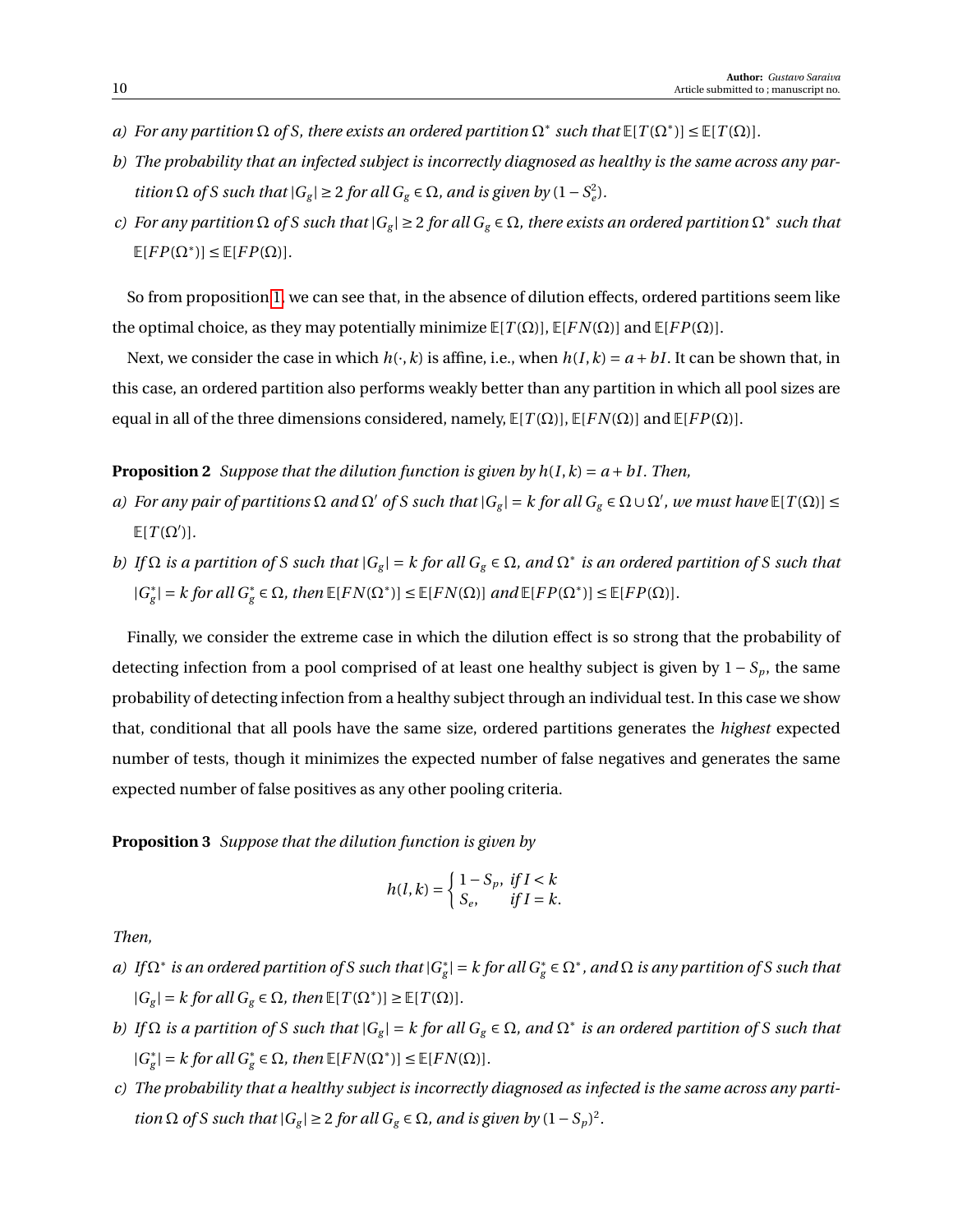While it is very unlikely that pooled testing schemes are ever considered as a good alternative to individual testing under such an extreme dilution effect, proposition [3](#page-9-0) helps to illustrate that a partition used to form the pools may perform well in one dimension (e.g., minimizing false negatives), but poorly in others (e.g., does not minimize the expected number of tests).

We now derive general sufficient conditions under which ordered pooling minimizes each type of classification error.[4](#page-10-0)

**Hypothesis 1** *Suppose that the dilution function h*( $\cdot$ *, k) is such that, for all I* ∈ {1,2,  $\cdots$  *, k* − 1}*,* 

<span id="page-10-1"></span>
$$
\frac{I+1}{2I}h(I+1,k) + \frac{I-1}{2I}h(I-1,k) \ge h(I,k).
$$

**Theorem 2** *Let*  $\Omega = \{G_1, G_2, \dots, G_m\}$  *be an arbitrary partition of S such that*  $|G_g| \ge 2$  *for all*  $G_g \in \Omega$ *. Suppose that hypothesis 1 holds for every pool size*  $k \in \{k' \in \mathbb{N}; k' = |G_g|, \text{ for some } G_g \in \Omega\}$ *. Then, there exists an ordered partition*  $\Omega^* = \{G_1^*\}$  $i_1^*, G_2^*$  $C_2^*, \cdots, G_m^*$  *such that a)* |*G* ∗  $g|g| = |G_g|$  *for all*  $g \in \{1, 2, \dots, m\}$ *, b*)  $\mathbb{E}[FN(\Omega^*)] \leq \mathbb{E}[FN(\Omega)].$ 

Hypothesis [1](#page-10-1) can be interpreted as requiring that the dilution function  $h(\cdot,k)$  is not "too concave". In fact, hypothesis [1](#page-10-1) is satisfied whenever  $h(\cdot, k)$  is convex, as convexity of  $h(\cdot, k)$  implies that

$$
\frac{I+1}{2I}h(I+1,k) + \frac{I-1}{2I}h(I-1,k) \ge h(I+1/I,k) \ge h(I,k).
$$

But convexity is not a necessary condition for hypothesis [1](#page-10-1) to hold. Indeed, for any  $\delta \in (0,1)$ , the dilution function introduced in equation [5](#page-7-3) is not convex, and yet it satisfies hypothesis [1.](#page-10-1)

While [Aprahamian, Bish and Bish](#page-26-2) [\(2019\)](#page-26-2) have shown that, in the absence of dilution effects, allocating those with higher probability of infection to be individually tested minimizes false negative classifications, this is no longer the case under the presence of dilution effects. Indeed, consider the following counter-example: suppose that the dilution function is given by expression [5,](#page-7-3) with  $\delta = 1/2$ ,  $S_e = .97$  and *S*<sub>*p*</sub> = .95. Then, if *S* = {1, 2, 3} and *q*<sub>1</sub> = .1, *q*<sub>2</sub> = .9 and *q*<sub>3</sub> = .99 we have that

$$
\mathbb{E}[FN(\{\{1\},\{2,3\}\})] = 0.143 < 0.303 = \mathbb{E}[FN(\{\{1,2\},\{3\}\})].
$$

This is why theorem [2](#page-11-0) requires all pools to have at least two subjects, as it is no longer straightforward to determine who should be individually tested to minimize false negative classifications. But notice

$$
I\frac{\partial^2 h(I,k)}{\partial I^2} + 2\frac{\partial h(I,k)}{\partial I} \ge 0 \quad \forall I \in [0,k],\tag{8}
$$

<span id="page-10-0"></span> $4$  [Aprahamian, Bish and Bish](#page-26-4) [\(2018\)](#page-26-4) had previously shown that, when all the pools have the same size  $k \ge 2$ , and the following condition holds

then grouping subjects according to an ordered partition minimizes the expected number of false negatives. In section [B](#page-3-0) from the Appendix we show that this condition implies that hypothesis [1](#page-10-1) holds, but the converse is not necessarily true.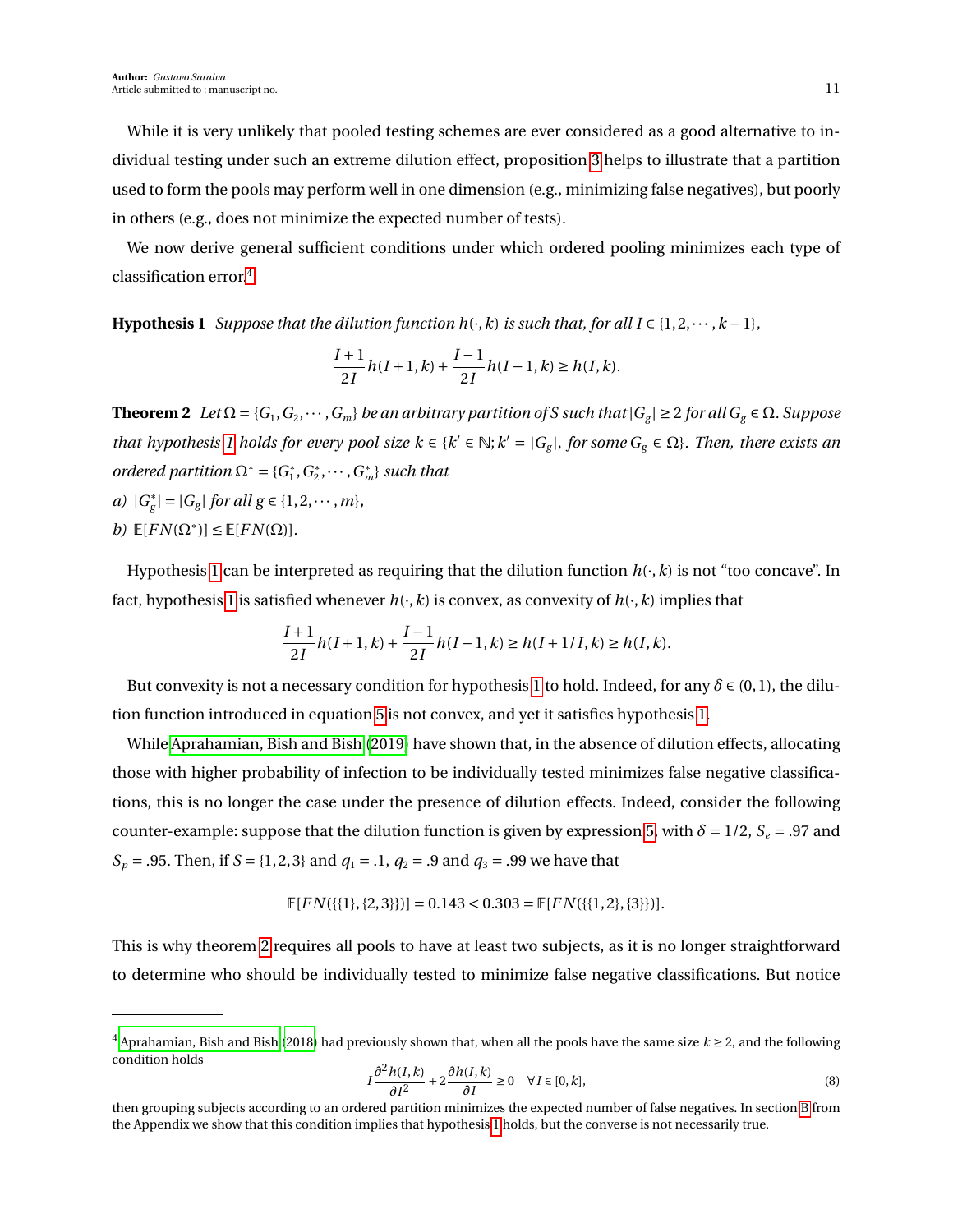that theorem [2](#page-11-0) can be relaxed to allow for individual testing in the following way: we can show that, for any partition  $\Omega$  of *S*, there is a partition  $\Omega^*$  that does not change the set of subjects who are individually tested under Ω, but implements ordered pooling for the remaining subjects, and is such that  $E[FN(\Omega^*)] \le E[FN(\Omega)]$ . In this case, the partition  $\Omega^*$  that generates less false negatives than  $\Omega$  could be interpreted as a "*semi-ordered*" partition.

<span id="page-11-0"></span>**Corollary 2** *Let*  $\Omega = \{G_1, G_2, \dots, G_m\}$  *be an arbitrary partition of S. Suppose that hypothesis 1 holds for every pool size*  $k \in \{k' \in \mathbb{N}; k' = |G_g|, \text{ for some } G_g \in \Omega\}$ . Then, there exists a partition  $\Omega^* = \{G_1^*\}$  $f_1^*, G_2^*$  $C_{2}^{*}, \cdots, G_{m}^{*}$ *such that*

- $a)$  { $i \in S$ ; { $i$ } ∈  $\Omega$ } = { $i \in S$ ; { $i$ } ∈  $\Omega^*$ } *(i.e., the set of subjects who are individually tested under*  $\Omega$  *and*  $\Omega^*$  *are the same).*
- *b*) *For every*  $G_g^*$ ,  $G_w^* \in \Omega^*$  *such that*  $G_g^* \neq G_u^*$ *w ,* |*G* ∗  $|g|$  ≥ 2 *and*  $|G_u^*|$  $|w| \geq 2$ , we have that either  $q_i \geq q_j$  for all  $i \in G_g^*$ *g and all*  $j \in G^*_{\varrho}$  $g<sup>∗</sup>$ , or  $q<sub>i</sub> ≤ q<sub>j</sub>$  for all  $i ∈ G_g^*$  and all  $j ∈ G_g^*$ *g .*
- *c)* |*G* ∗  $g|g| = |G_g|$  *for all*  $g \in \{1, 2, \dots, m\}$ *,*
- $d)$   $\mathbb{E}[FN(\Omega^*)] \leq \mathbb{E}[FN(\Omega)].$

We now derive conditions under which ordered pooling minimizes false positive classifications. Those conditions will go in the opposite direction of the conditions we required for ordered pooling to minimize false negative classifications: instead of requiring the dilution function not to be "too concave", we now require it not to be "too convex".

<span id="page-11-1"></span>**Hypothesis 2** *Suppose that the dilution function h*( $\cdot$ *, k) is such that, for all I* ∈ {1,2,  $\cdots$  *, k* − 1}*,* 

$$
\frac{k-I-1}{2(k-I)}h(I+1,k)+\frac{k-I+1}{2(k-I)}h(I-1,k)\leq h(I,k).
$$

<span id="page-11-2"></span>**Theorem 3** *Let*  $\Omega = \{G_1, G_2, \dots, G_m\}$  *be an arbitrary partition of S. Suppose that hypothesis* [2](#page-11-1) *holds for every pool size*  $k \in \{k' \in \mathbb{N}; k' = |G_g|, \text{ for some } G_g \in \Omega\}$ . Then, there exists an ordered partition  $\Omega^* =$ {*G* ∗  $_1^*, G_2^*$  $C_2^*, \cdots, G_m^*$  *such that* 

- *a*)  $|G^*_{\varrho}|$  $g_{g}^{*}| = |G_{g}|$  *for all*  $g \in \{1, 2, \cdots, m\}$ *,*
- *b) Whenever a subject i* ∈ *S with probability of infection q<sup>i</sup> is individually tested under* Ω<sup>∗</sup> *, subjects with* a probability of infection higher than  $q_i$  are also individually tested under  $\Omega^*$  .
- $c)$   $\mathbb{E}[FP(\Omega^*)] \leq \mathbb{E}[FP(\Omega)].$

Notice that if  $h(\cdot, k)$  is concave, then hypothesis [2](#page-11-1) holds, as concavity of  $h(\cdot, k)$  implies that

$$
\frac{k-I-1}{2(k-I)}h(I+1,k)+\frac{k-I+1}{2(k-I)}h(I-1,k)\leq h(I-\frac{1}{k-I},k)\leq h(I,k).
$$

<span id="page-11-3"></span>**Corollary 3** *Let* Ω = { $G_1, G_2, \cdots, G_m$ } *be an arbitrary partition of S such that*  $|G_g| \ge 2$  *for all*  $G_g \in \Omega$ *. Suppose that h*( $\cdot$ ,*k*) *is concave for every k*  $\in$  { $k' \in \mathbb{N}$ ;  $k' = |G_g|$ , *for some*  $G_g \in \Omega$ }. Then, there exists an ordered *partition*  $\Omega^* = \{G_1^*\}$  $i_1^*, G_2^*$  $\{a_2^*, \cdots, G_m^*\}$  *such that*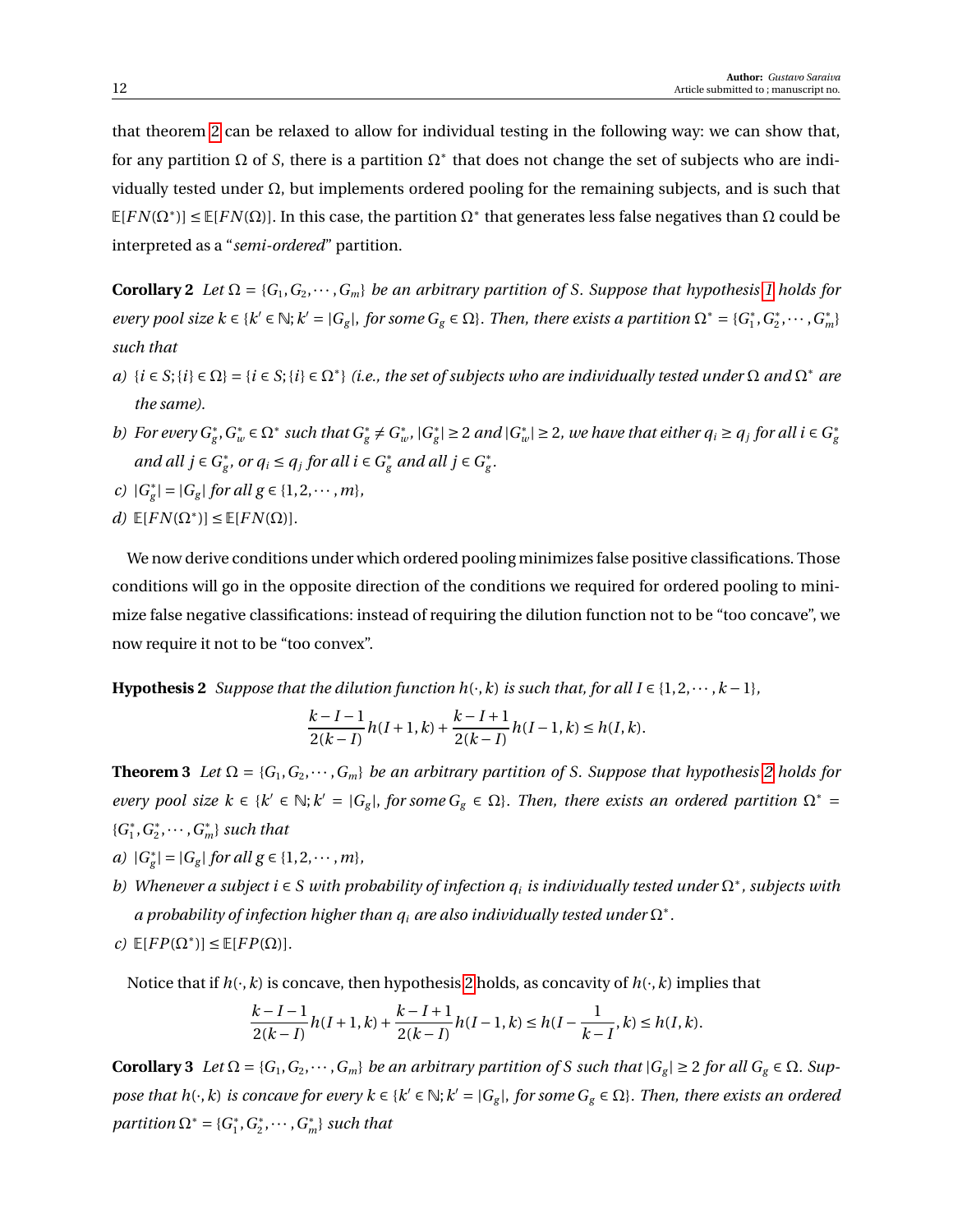*a)* |*G* ∗  $g_{g}^{*}| = |G_{g}|$  *for all g*  $\in \{1, 2, \cdots, m\}$ *, b*)  $\mathbb{E}[FP(\Omega^*)] \leq \mathbb{E}[FP(\Omega)].$ 

Intuitively, when the dilution effect is relatively small, matching subjects randomly to form the pools is likely to generate many false positives, as each group will have a high chance of having at least one infected subject who will trigger a follow-up test with high probability. If the individual tests have imperfect specificity, those follow-up tests will increase the probability that non-infected subjects are incorrectly classified as infected. Performing ordered pooling, on the other hand, results in less follow-up tests, as this matching criterion reduces the frequency with which a pooled sample is "contaminated" with an infected specimen that triggers a follow-up test.

Notice that, when we are only considering pools of size  $k = 2$ , we only need to check whether hypothe-ses [1](#page-10-1) or [2](#page-11-1) hold for  $I = 1$ . Because  $h(\cdot, k)$  is increasing, both of these hypotheses are clearly satisfied at  $I = 1$ . So a corollary to theorems [2](#page-11-0) and [3](#page-11-2) is that, if all the pools from a partition have size  $k = 2$ , then an ordered partition in which all pools have size  $k = 2$  will produce a lower expected number of false negatives and false positives.

**Corollary 4** *Let*  $\Omega = \{G_1, G_2, \dots, G_m\}$  *be a partition of S such that*  $|G_g| = 2$  *for all*  $G_g \in \Omega$ *. Suppose that h*( $\cdot$ , 2) *is increasing. Then, there exists an ordered partition*  $\Omega^* = \{G_1^*\}$  $i_1^*, G_2^*$  $C_2^*, \cdots, G_m^*$  *such that a)* |*G* ∗  $|g| = 2$  *for all*  $G_g \in \Omega$ *,*  $b)$   $\mathbb{E}[FN(\Omega^*)] \leq \mathbb{E}[FN(\Omega)],$ 

 $c)$   $\mathbb{E}[FP(\Omega^*)] \leq \mathbb{E}[FP(\Omega)].$ 

Finally, notice that a corollary from theorems [1,](#page-6-1) [2](#page-11-0) and [3](#page-11-2) is that, if we are only considering partitions in which all pools are required to have the same size *k* that is a dividend of the population size *n*, finding the optimal partition when the dilution function is concave and hypothesis [2](#page-11-1) holds is trivial: it consists in implementing the following ordered partition of *S*.

$$
\Omega^* = \{ \{1, 2, \cdots, k\}, \{k+1, k+2, \cdots, 2k\}, \cdots, \{n-k+1, n-k+2, \cdots, n\} \}.
$$

<span id="page-12-0"></span>**Corollary 5** *Suppose that*  $h(\cdot, k)$  *is concave and satisfies hypothesis* [2.](#page-11-1) Let  $\Omega$  *be any partition of*  $S =$  $\{1, 2, \dots, n\}$  *with*  $|G_g| = k \ \forall G_g \in \Omega$ . Then, the following ordered partition of S

$$
\Omega^* = \{ \{1, 2, \cdots, k\}, \{k+1, k+2, \cdots, 2k\}, \cdots, \{n-k+1, n-k+2, \cdots, n\} \}
$$

*is such that*

 $a)$   $\mathbb{E}[T(\Omega^*)] \leq \mathbb{E}[T(\Omega)],$  $b)$   $\mathbb{E}[FN(\Omega^*)] \leq \mathbb{E}[FN(\Omega)],$  $c)$   $\mathbb{E}[FP(\Omega^*)] \leq \mathbb{E}[FP(\Omega)].$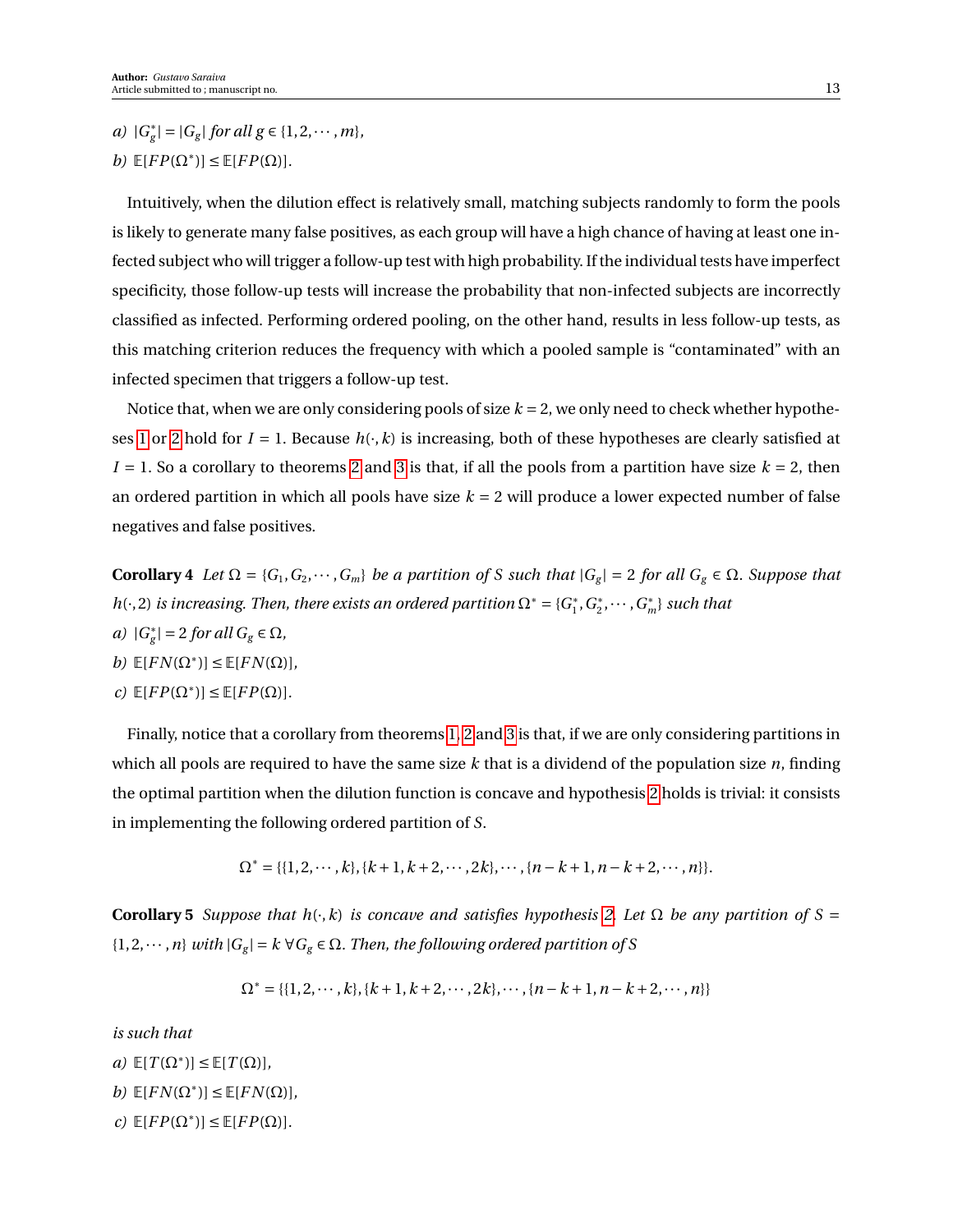Corollary [5](#page-12-0) has practical implications to situations in which the tester is interested in using the same pool size for all tests, say, because reconfiguring the pool sizes is too costly.

In section [J](#page-0-0) from the appendix, we compare the performance of ordered vs. random pooling for different combinations of dilution functions and distribution of priors, assuming that pool sizes are homogeneous. All the simulations are consistent with the propositions proven in this section.

## 6. Equity

Ideally one would want to implement a testing scheme that is fair, in the sense that it provides equitable expected payoffs to subjects. This is important because, depending on the matching criteria used to form the pools, subjects belonging to certain demographic groups can end up with a disproportionally high probability of being misclassified (either with a false negative or a false positive classification). In this section we show that ordered pooling does not always implement the most equitable allocation when all pool sizes are required to be equal, even if it minimizes the overall expected number of false negative and false positive classifications. However, we show that when all pools are of size  $k = 2$  and subjects either only care about false negative classifications or only care about false positive classifications, then ordered pooling is guaranteed to generate the most equitable allocation regardless of the dilution function and the distribution of priors. For pools of size *k* > 2, information on the dilution effect and distribution of priors can be used to construct sufficient conditions under which ordered pooling maximizes subjects' welfare function.

Assuming the Dorfman procedure is applied to a partition  $\Omega = \{G_1, G_2, \dots, G_{n/k}\}\$  of *S*, we denote  $FN_i(\Omega)$ as an indicator variable that equals 1 whenever subject *i* ∈ *S* is incorrectly classified as healthy, and zero otherwise. Similarly,  $FP_i(\Omega)$  is an indicator variable that equals 1 whenever subject  $i \in S$  is incorrectly classified as infected.

Letting  $\theta$  ∈ [0, 1] be the weight attributed to false negative classifications, and (1 −  $\theta$ ) be the weight attributed to false positive classifications, we have that subject *i*'s expected utility from this partition is given by

$$
u_i(\Omega) \equiv 1 - \theta \mathbb{E}[FN_i(\Omega)] - (1 - \theta)\mathbb{E}[FP_i(\Omega)].
$$

Throughout this section we consider the *utilitarian max-min* welfare function to measure equity. As the name suggests, a utilitarian max-min welfare function is a convex combination of the utilitarian and max-min welfare functions. The utilitarian welfare function, popularized by [Harsanyi](#page-27-11) [\(1955\)](#page-27-11), is simply the sum of utilities from the agents in the economy, while the max-min welfare function, proposed by [Rawls](#page-28-8) [\(1971\)](#page-28-8), equals to the lowest utility in the economy. So a utilitarian measure of welfare values efficiency, while a max-min measure values equity. A utilitarian max-min measure puts a positive weight on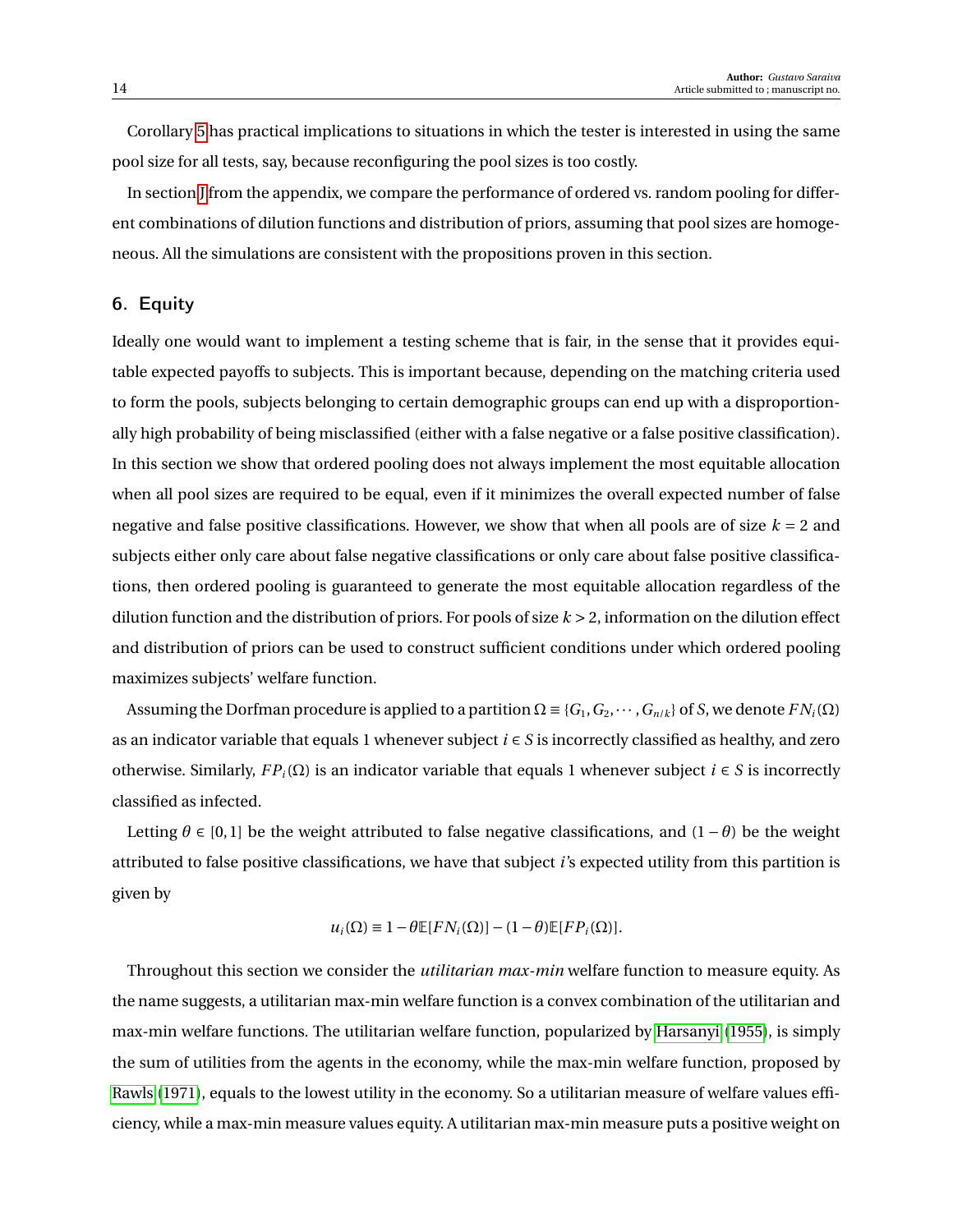both measures. More precisely, for a given parameter  $\alpha \in [0,1]$ , the utilitarian max-min welfare function is given by

<span id="page-14-2"></span>
$$
\pi_{\alpha}(u_1, u_2, \cdots, u_n) \equiv \alpha \min_{i \in S} (u_i) + (1 - \alpha) \sum_{i \in S} u_i.
$$
\n(9)

So the parameter  $\alpha$  can be interpreted as the weight put on equity, while  $1 - \alpha$  is the weight put on efficiency.

The utilitarian max-min welfare function is known to satisfy desirable axioms (e.g., see [Schneider and](#page-28-9) [Kim](#page-28-9) [\(2020\)](#page-28-9) and [Bossert and Kamaga](#page-26-6) [\(2020\)](#page-26-6)). But for our purposes, the main reason why we invoke this welfare function is because it satisfies the following property: if an allocation maximizes the utilitarian welfare function *and* the max-min welfare function, then it maximizes the utilitarian max-min welfare function for any parameter *α*. This property is not shared by some additive social welfare functions, such as the family of *α-fairness* welfare functions,<sup>[5](#page-14-0)</sup> even though the utilitarian and the max-min welfare functions correspond to the extreme opposite instances of the *α*-fairness family, with the utilitarian approach putting all weight on efficiency, and the max-min putting all weight on equity (e.g., [Lan et al.](#page-27-12) [\(2010\)](#page-27-12) and [Bertsimas, Farias and Trichakis](#page-26-7) [\(2012\)](#page-26-7)).

The following example shows that, ordered pooling does not necessarily maximize social welfare, even when this pooling scheme minimizes both the expected number of false positives and expected number of false negatives.

<span id="page-14-1"></span>**Example 1** *Consider the dilution function h*(*I*, *k*) =  $(1 - S_p) + (S_p + S_e - 1)$  $\left(\frac{1}{k}\right)$  $\int_{k}^{I}$ <sup>1/10</sup>, with S<sub>p</sub> = .95 and S<sub>e</sub> = .9. *Figure [2](#page-14-1) plots this dilution function when k* = 3 *(i.e., when the pool has 3 subjects).*



**Figure 2** Dilution function  $h(I, k) = (1 - S_p) + (S_p + S_e - 1) \left(\frac{I}{k}\right)^{1/10}$ , with  $S_p = .95$ ,  $S_e = .9$  and  $k = 3$ .

<span id="page-14-0"></span><sup>&</sup>lt;sup>5</sup> Indeed, consider  $u = (u_1, u_2, u_3, u_4) = (1, 1, 2, 4)$  and  $u = (\tilde{u_1}, \tilde{u_2}, \tilde{u_3}, \tilde{u_4}) = (36/37, 36/37, 3, 3)$ . Then clearly min  $u_i > \min \tilde{u_i}$  and  $\sum u_i > \sum \tilde{u_i}$ . However  $\sum \frac{u_i^{1-\alpha}}{1-\alpha} < \sum \frac{\tilde{u_i}^{1-\alpha}}{1-\alpha}$  $\frac{l_i^{1-\alpha}}{1-\alpha}$  for  $\alpha = 2$ .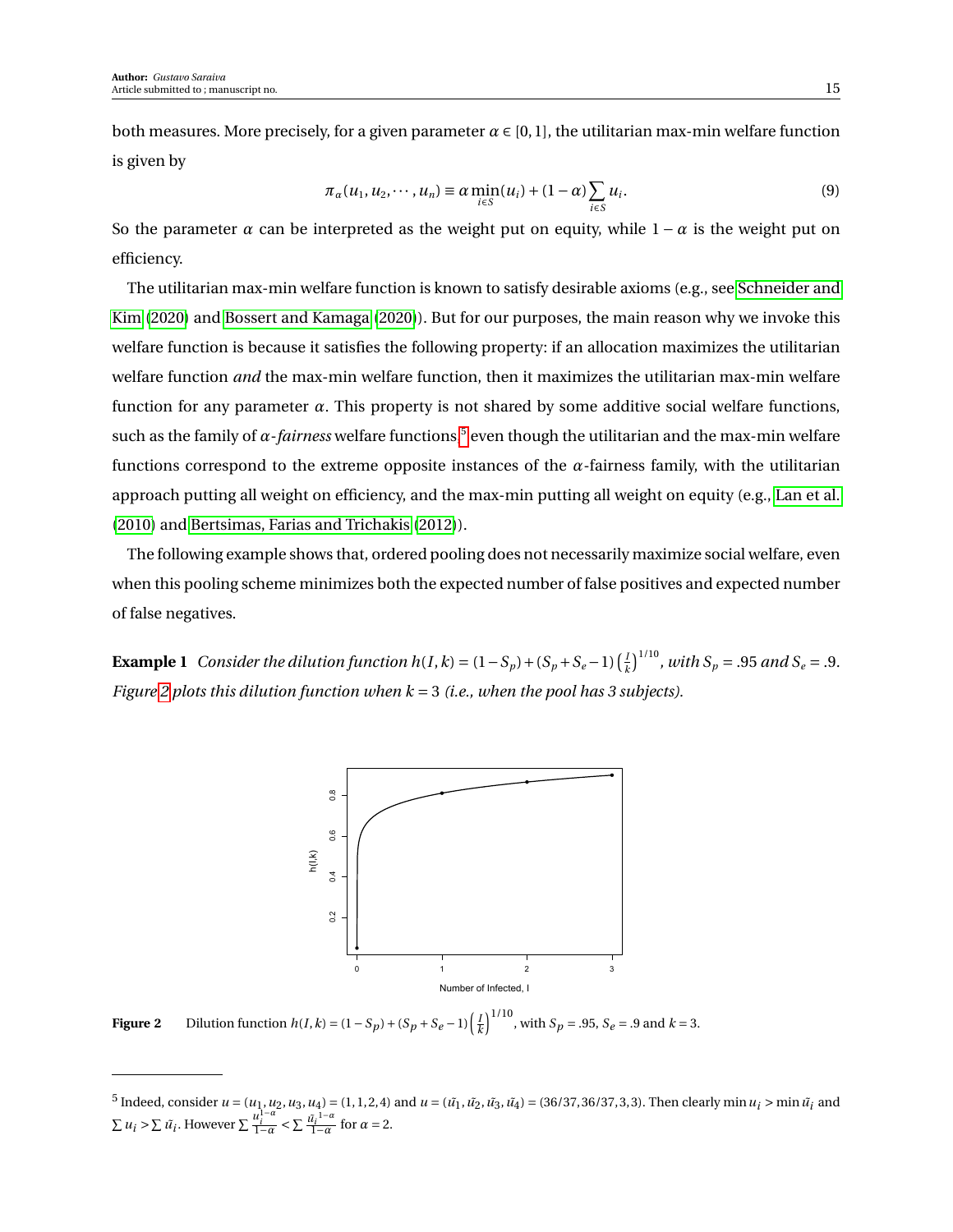*Because h*(·,*k*) *is concave, we have from theorem [1](#page-6-1) and corollary [3](#page-11-3) that ordered pooling minimizes the expected number tests and expected number of false positives. Moreover one can easily show that this dilution function satisfies hypothesis [1,](#page-10-1) which, from theorem [2,](#page-11-0) implies that ordered pooling also minimizes the expected number of false negatives.*

*Now suppose that the utilitarian max-min welfare function* [9](#page-14-2) *is such that*  $\alpha = 1$ *, so that the partition that maximizes the social welfare function is the one that maximizes the payoff from the subject with lowest expected utility. Also suppose that*  $\theta = 1$ *, so that subjects only put weight on the probability that they get a false negative result.*

*Now consider a population with the following vector of probability of infection:*

$$
q = (.01, .015, .95, .96, .98, .99).
$$

*Then, if we use the ordered partition, i.e.,* {{1, 2, 3}, {4, 5, 6}}*, the minimum payoff is the one from subject* 3 *and it is equal to* 0.745*. If, on the other hand, the partition* {{4, 2, 3}, {1, 5, 6}} *is used to group subjects, then the minimum payoff is the one from subject* 6 *and it is equal to* 0.781*. So ordered pooling does not maximize social welfare.*

*Similarly, if θ* = 0*, so that subjects only care about false positive errors, and the vector of probability of infection is given by*

$$
q = (.001, .01, .02, .03, .98, .99),
$$

*then the ordered partition, i.e.,* {{1, 2, 3}, {4, 5, 6}}*, generates a minimum expected payoff of* 0.956*, while the partition* {{1, 2, 5}, {3, 4, 6}} *generates a higher minimum payoff of* 0.957*.*

We find some instances, however, in which ordered pooling is guaranteed to maximize social welfare. Indeed, when all pools are required to be of size  $k = 2$  and all the weight on individual utilities is put either on false negative or false positive classifications (i.e.,  $\theta = 1$  or  $\theta = 0$ ), then ordered pooling maximizes social welfare.

**Proposition 4** *Suppose that*  $k = 2$  *and*  $\theta \in \{0, 1\}$ *. Let*  $\Omega = \{G_1, G_2, \dots, G_m\}$  *be a partition of S such that* |*G<sup>g</sup>* | = 2 *for all G<sup>g</sup>* ∈ Ω*. Suppose that h*(·, 2) *is increasing. Then, there exists an ordered partition* Ω<sup>∗</sup> = {*G* ∗  $_1^*, G_2^*$  $C_2^*, \cdots, G_m^*$  *such that* 

*a)* |*G* ∗  $|g| = 2$  *for all*  $G_g \in \Omega$ *,* 

 $b)$   $\pi_{\alpha}(u_1(\Omega^*), u_2(\Omega^*), \cdots, u_n(\Omega^*)) \ge \pi_{\alpha}(u_1(\Omega), u_2(\Omega), \cdots, u_n(\Omega))$  *for all*  $\alpha \in [0, 1]$ *.* 

When  $k > 2$ , we may use information on the distribution of types to determine whether ordered pooling maximizes social welfare.

<span id="page-15-0"></span>**Proposition 5**  $Let \Omega^* = \{G_1^*\}$  $_1^*, G_2^*$  $C_2^*, \cdots$  ,  $G_m^*$ } *be an ordered partition of S* = {1, 2,  $\cdots$  , *n*} *such that*  $|G_g^*|$  $g<sup>*</sup>$ <sup>\*</sup> $| = k \forall G<sup>*</sup>$ <sub>g</sub> ∈  $\Omega^*$ , and let  $\Omega = \{G_1, G_2, \cdots, G_{n/k}\}$  be any other partition such that  $|G_g| = k \ \forall G_g \in \Omega$ .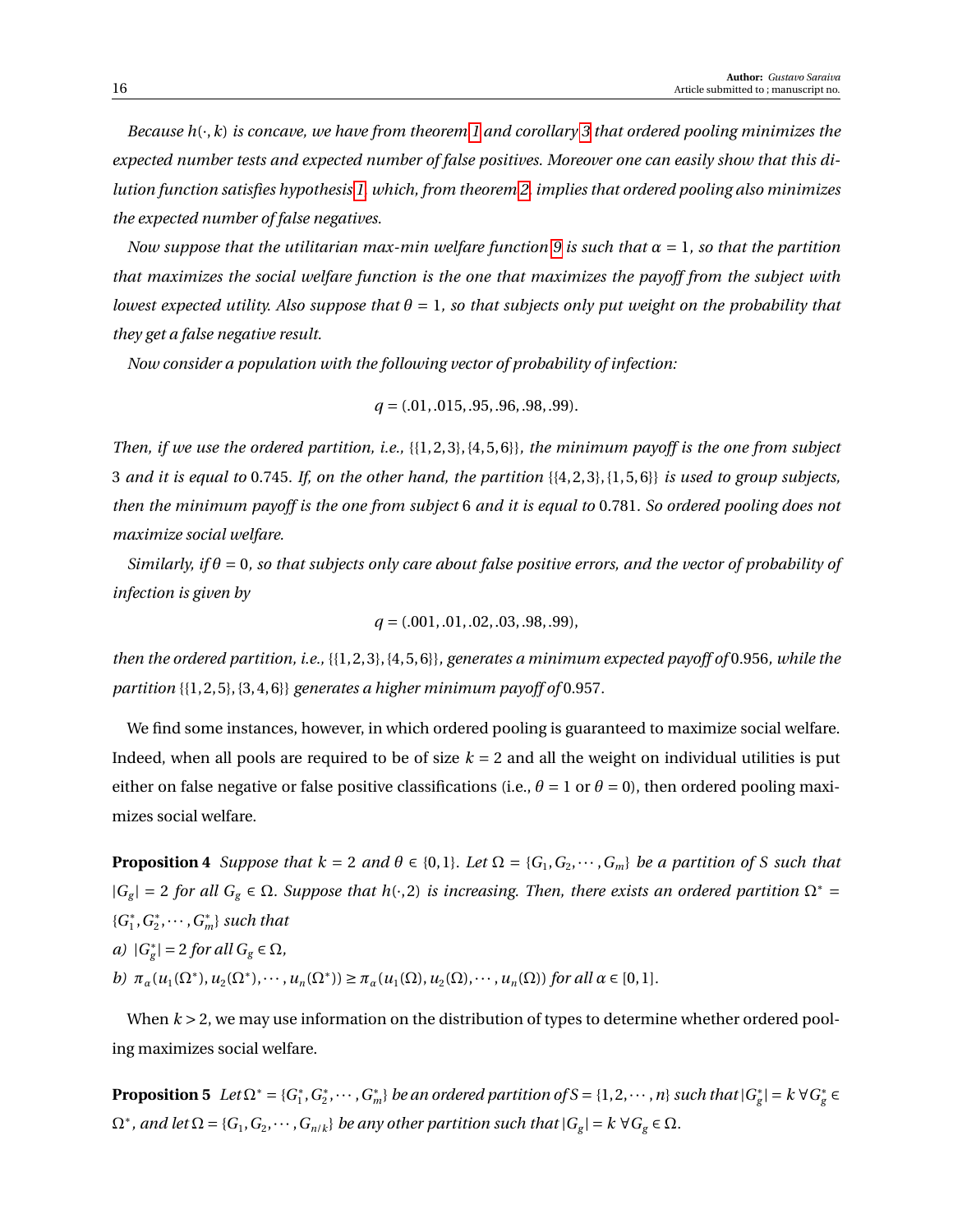*a) If*  $\theta = 1$ *, then*  $\min_{i \in G_j} u_i(\Omega) \leq u_n(\Omega^*).$ 

*b) If*  $\theta = 0$ *, then*  $\min_{i \in G_j} u_i(\Omega) \leq u_1(\Omega^*)$ *.* 

Notice that if the dilution function satisfies hypotheses [1](#page-10-1) and [2,](#page-11-1) theorems [2](#page-11-0) and [3](#page-11-2) imply that ordered pooling minimizes both the expected number of false negatives and the expected number of false positives. In this case, a sufficient condition for ordered pooling to maximize the social welfare function is that it maximizes the utility from the subject with lowest utility. From proposition [5,](#page-15-0) this will be the case whenever  $\theta = 1$  and the subject with lowest utility under ordered pooling happens to be the subject with *highest* probability of infection, or when  $\theta = 0$  and the subject with lowest utility under ordered pooling happens to be the subject with *lowest* probability of infection.

**Theorem 4** *Let*  $\Omega^* = \{G_1^*\}$ 1 ,*G* ∗  $\{C_2^*, \cdots, C_m^*\}$  *be an ordered partition of*  $S = \{1, 2, \cdots, n\}$  *such that*  $|G_g^*|$  $|g|$ <sup>\*</sup><sub>g</sub> ∈ *k* ∀ *G*<sup>\*</sup><sub>g</sub> ∈  $\Omega^*$ , and let  $\Omega = \{G_1, G_2, \cdots, G_m\}$  be any other partition such that  $|G_g| = k \ \forall G_g \in \Omega'$ . Suppose that hypotheses *[1](#page-10-1) and [2](#page-11-1) hold. Then:*

- a) If  $\theta = 1$  and  $\min_{i \in S} u_i(\Omega^*) = u_n(\Omega^*)$ , then  $\pi_\alpha(u_1(\Omega^*), u_2(\Omega^*), \dots, u_n(\Omega^*)) \ge \pi_\alpha(u_1(\Omega), u_2(\Omega), \dots, u_n(\Omega))$ *for all*  $\alpha \in [0, 1]$ *.*
- b) If  $\theta = 0$  and  $\min_{i \in S} u_i(\Omega^*) = u_1(\Omega^*)$ , then  $\pi_\alpha(u_1(\Omega^*), u_2(\Omega^*), \dots, u_n(\Omega^*)) \ge \pi_\alpha(u_1(\Omega), u_2(\Omega), \dots, u_n(\Omega))$ *for all*  $\alpha \in [0, 1]$ *.*

For situations in which the minimum utility obtained under ordered pooling does not coincide with the upper bounds derived in proposition [5,](#page-15-0) we can still conduct simulations to see how close those utilities are to those upper bounds. If they are close enough and, in addition, hypotheses [1](#page-10-1) and [2](#page-11-1) both hold, then ordered pooling is expected to maximize social welfare for most  $\alpha \in [0,1]$ .

## <span id="page-16-0"></span>7. Case Study: Chlamydia Screening in the United States

Chlamydia is the most reported sexually transmitted disease in the US. It affects mostly the young and sexually active, and symptomatic cases are more frequent among women. Though in general it can be cured with antibiotics, if left untreated the disease can cause severe sequelae in women, including Pelvic Inflammatory Disease (PID), ectopic pregnancy and infertility [\(Centers for Disease Control and Preven](#page-26-8)[tion](#page-26-8) [\(2019](#page-26-8)*a*)).

<span id="page-16-1"></span>In this section we compare the performance of ordered vs random partitions when using the Dorfman procedure to screen for Chlamydia. We also compare the performance of these two partitions with individual testing. Each of these three procedures differs in terms of their expected number of tests, expected number of false positives, and expected number of false negatives. For example, it can be shown that, for any dilution function  $h(I, k)$  that is increasing in *I*, individual testing always generates the lowest expected number of false negatives compared to any pooling criteria used to implement the Dorfman procedure.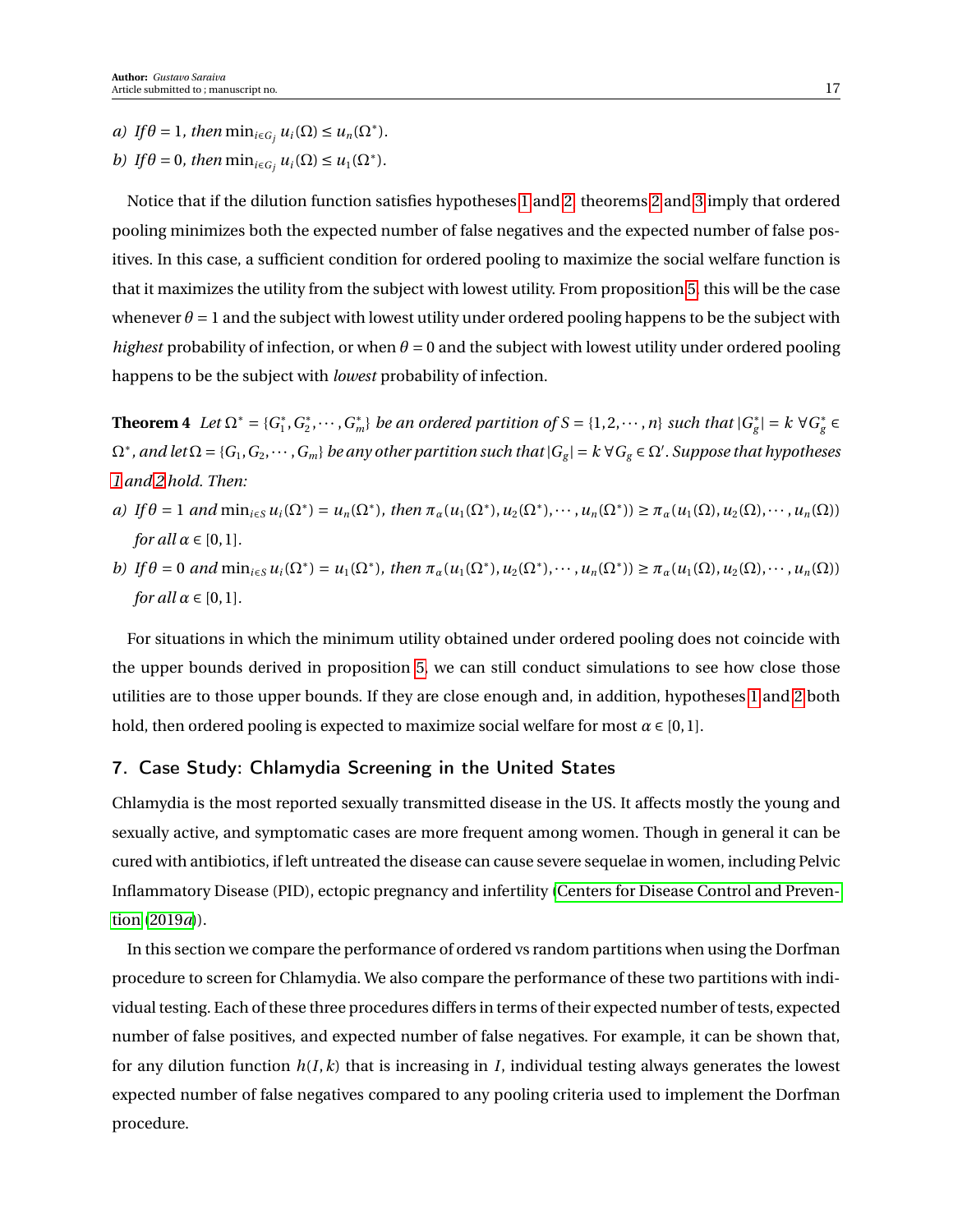**Proposition 6** *If the dilution function satisfies assumption* [1](#page-5-0) (*i.e., if h*( $\cdot$ ,*k*) *is increasing for every k*  $\in$  N), *then testing all subjects individually minimizes the expected number of false negatives.*

Individual testing tends, however, to be outperformed by pooled testing in terms of the expected number of tests and expected number of false positives. So in order to compare the performance of each of these testing schemes, we need to attribute weights to each of the aforementioned attributes: i.e., weights to the expected number of tests, the expected number of false positives, and the expected number of false negatives. Following [Aprahamian, Bish and Bish](#page-26-2) [\(2019\)](#page-26-2), we use the average between the cost of sequelae for men and women, estimated by [Owusu-Edusei Jr et al.](#page-28-10) [\(2015\)](#page-28-10), to set the cost of a false negative at \$2,927. Also following [Aprahamian, Bish and Bish](#page-26-2) [\(2019\)](#page-26-2), we set the screening cost per test at \$55, and the cost of a false positive equal to the cost of a an additional screening test (\$55). So the total expected cost of implementing a certain matching procedure is measured by

 $\mathbb{E}[C(\Omega)] \equiv \lambda_1 \mathbb{E}[FN(\Omega)] + \lambda_2 \mathbb{E}[FP(\Omega)] + \lambda_3 \mathbb{E}[T(\Omega)],$ 

with  $\lambda_1 = $2,927$  and  $\lambda_2 = \lambda_3 = $55$ .

The prevalence per demographic group was extracted from the Centers of Disease and Control Pre-vention (CDC) website for the year 2014.<sup>[6](#page-17-0)</sup> Following [Aprahamian, Bish and Bish](#page-26-2) [\(2019\)](#page-26-2), we multiply the prevalence of each group reported by CDC by 3, in order to account for under-reporting.[7](#page-17-1) Table [1](#page-17-2) reports the prevalence of Chlamydia for each group in the sample.

<span id="page-17-2"></span>

| Gender | Race/<br>Ethnicity | (years)   | $(\%)$ | Age Group Risk (prevalence) Proportion in general population<br>$(\%)$ |
|--------|--------------------|-----------|--------|------------------------------------------------------------------------|
| Female | Hispanic           | $15 - 24$ | 6.54   | 1.41                                                                   |
|        |                    | Other     | 0.65   | 7.01                                                                   |
|        | <b>Black</b>       | $15 - 24$ | 19.19  | 1.07                                                                   |
|        |                    | Other     | 1.22   | 5.67                                                                   |
|        | Other              | $15 - 24$ | 4.38   | 4.29                                                                   |
|        |                    | Other     | 0.25   | 31.31                                                                  |
| Male   | Hispanic           | $15 - 24$ | 1.78   | 1.53                                                                   |
|        |                    | Other     | 0.36   | 7.16                                                                   |
|        | <b>Black</b>       | 15-24     | 7.45   | 1.09                                                                   |
|        |                    | Other     | 1.05   | 5.08                                                                   |
|        | Other              | $15 - 24$ | 1.20   | 4.51                                                                   |
|        |                    | Other     | 0.17   | 29.87                                                                  |

**Table 1** Prevalence of Chlamydia and proportion in population by Gender, Age and race/Ethnicity [\(Aprahamian, Bish and](#page-26-2) [Bish](#page-26-2) [\(2019\)](#page-26-2) and Centers for Disease Control and Prevention 2014).

<span id="page-17-0"></span><sup>6</sup> <https://wonder.cdc.gov/std-race-age.html>

<span id="page-17-1"></span> $^7$  In part, many end up not being screened because they exhibit no symptoms: approximately 75% of women and 50% of infected men exhibit no symptoms [\(Centers for Disease Control and Prevention](#page-26-9) [\(2000\)](#page-26-9)).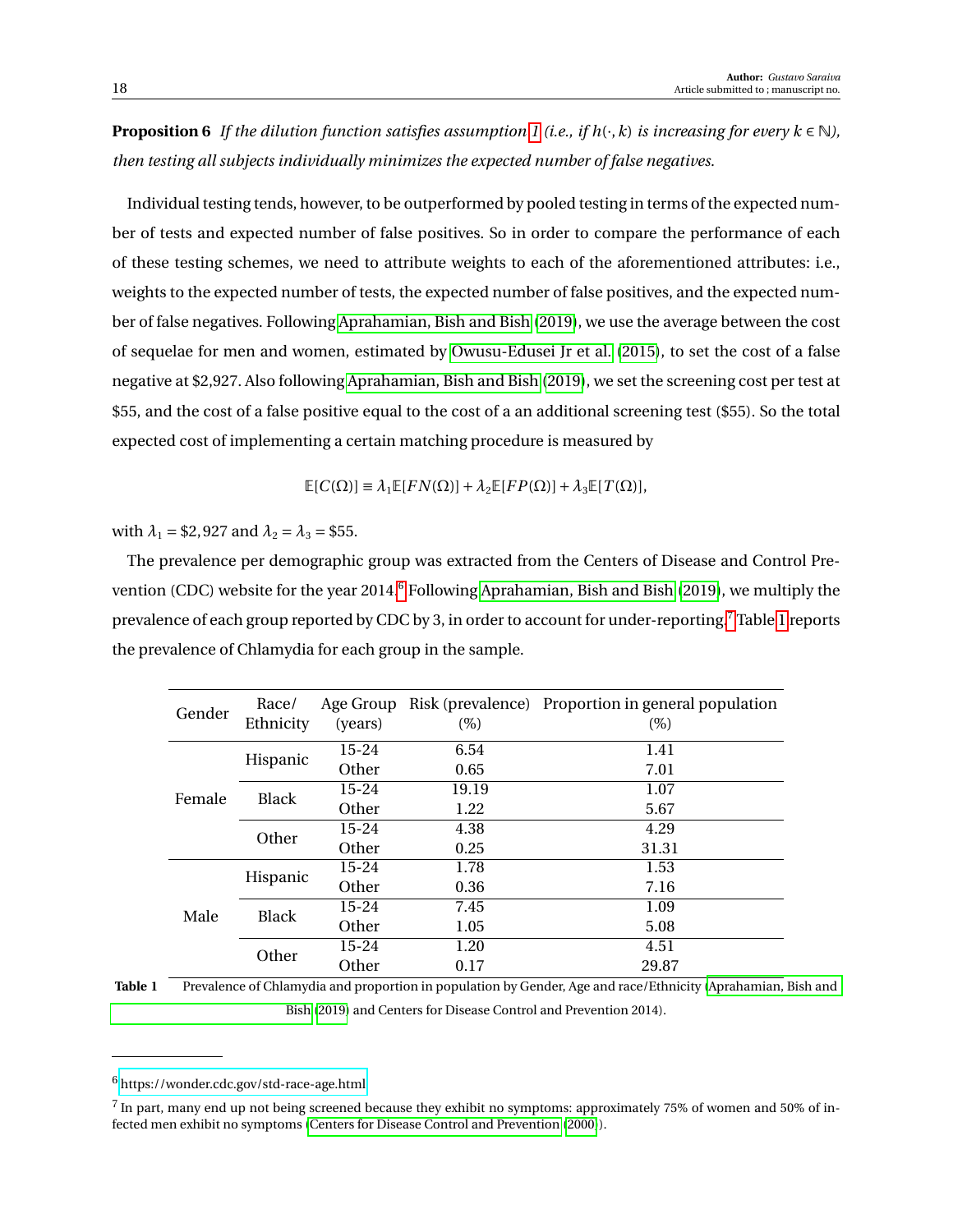To estimate the dilution effect we used the same calibration employed by [Aprahamian, Bish and Bish](#page-26-4) [\(2018\)](#page-26-4), who used data on the sensitivity of LCR pooled tests conducted by [Kacena et al.](#page-27-13) [\(1998](#page-27-13)*a*) to obtain an approximation to the dilution function. This resulted in a dilution function of

<span id="page-18-1"></span>
$$
\hat{h}(I,k) = (1 - S_p) + (S_e + S_p - 1)(I/k)^{\delta},\tag{10}
$$

<span id="page-18-0"></span>with  $S_p = .98$ ,  $S_e = 1$  and  $\delta = 0.014302$ . We plot this dilution function for  $k = 10$  in figure [3.](#page-18-0) Details on the methodology used for this calibration is provided in section [I](#page-25-0) from the appendix.



**Figure 3** Calibrated dilution function for Chlamydia with parameters  $S_p = .98$ ,  $S_e = 1$  and  $\delta = 0.014302$ , and pool size  $k = 10$ .

It can be shown that the calibrated dilution function from equation [\(10\)](#page-18-1) is concave for any  $\delta \in [0,1]$  and any  $S_p$ ,  $S_e \in [0,1]$  such that  $S_e > 1 - S_p$ . Moreover, for any  $\delta \ge 0$ , this dilution function satisfies hypothesis [1.](#page-10-1) Therefore, if *δ* = 0.014302, theorems [1,](#page-6-1) [2](#page-11-0) and [3](#page-11-2) imply that an ordered partition minimizes the expected number of tests, the expected number of false negatives and the expected number of false positives.

Conducting simulations using the data from table [1,](#page-17-2) we can confirm this qualitative result. Figures [9](#page-24-0) to [4c](#page-19-0) display the performance of ordered pooling, random pooling and individual testing in terms of  $E(T(\Omega))$ ,  $E(FN(\Omega))$  and  $E(FP(\Omega))$ , respectively, when all pools have the same size *k* and the total number of subjects to be tested was given by  $n = 10,000$ . Whenever the pool size  $k$  was not a dividend of the population size *n*, we grouped the subjects with highest probability of infection into the remainder of the division *n*/*k* to form the ordered partition. From these figures, we can see that ordered pooling performs better than random pooling in all of the three dimensions considered, thus resulting in a lower overall expected cost.

Consistent with proposition [6,](#page-16-1) individual testing generates less false negatives than both random pooling and ordered pooling. However, because individual testing requires more tests and produces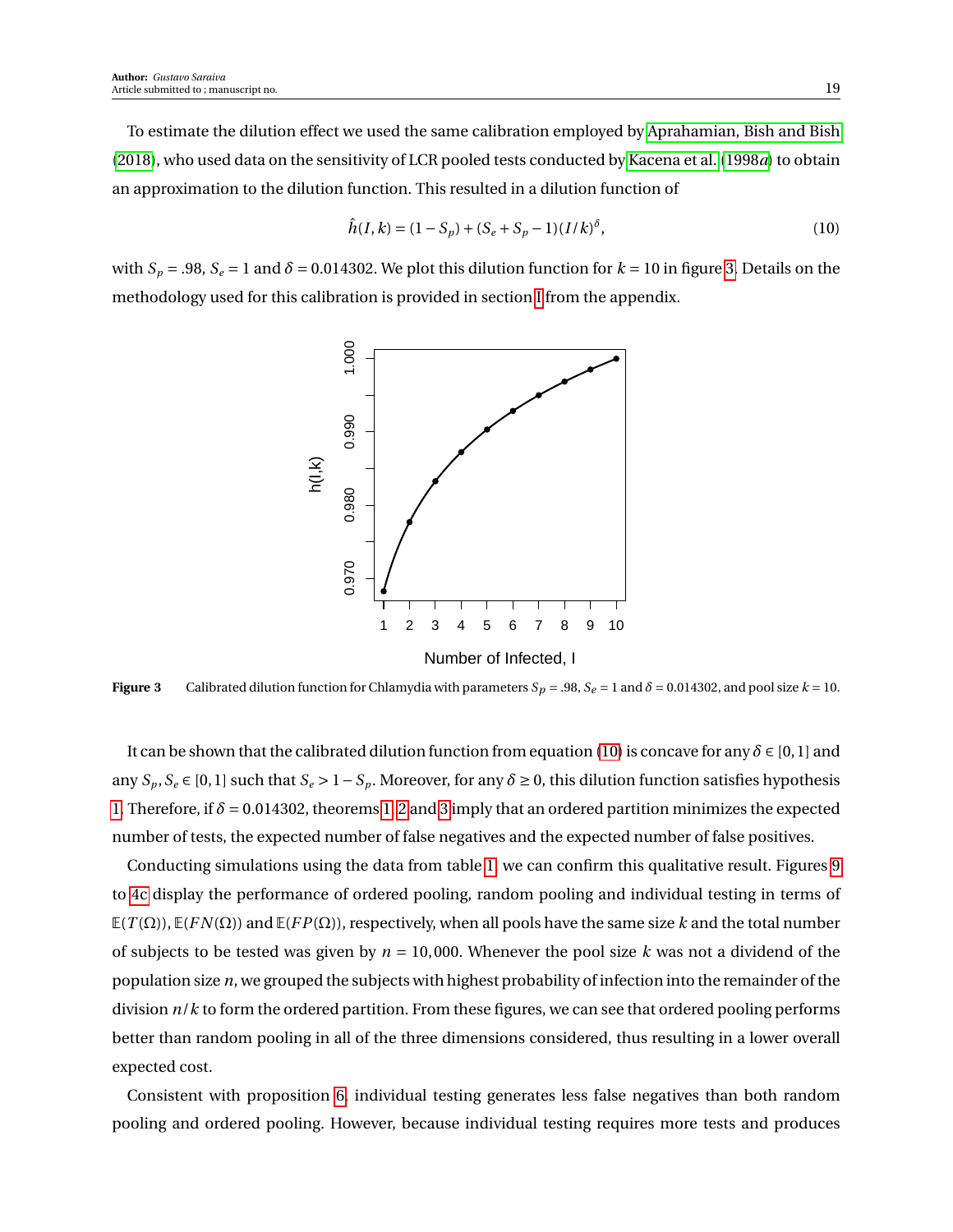more false positives, it generates a higher total expected cost compared to both random and ordered pooling.

<span id="page-19-0"></span>

**Figure 4** Expected number of tests and classification errors per subject for Chlamydia tests using ordered and random pooling. The red dot corresponds to the case in which subjects are individually tested, i.e. *k* = 1. The red dot corresponds to the case in which subjects are individually tested, i.e.  $k = 1$ .

Regarding equity, for each  $k \ge 2$  we used proposition [5](#page-15-0) to compute the upper bound from the minimum utility from any match when  $\theta = 1$  and  $\theta = 0$ , and compared it with the minimum utility obtained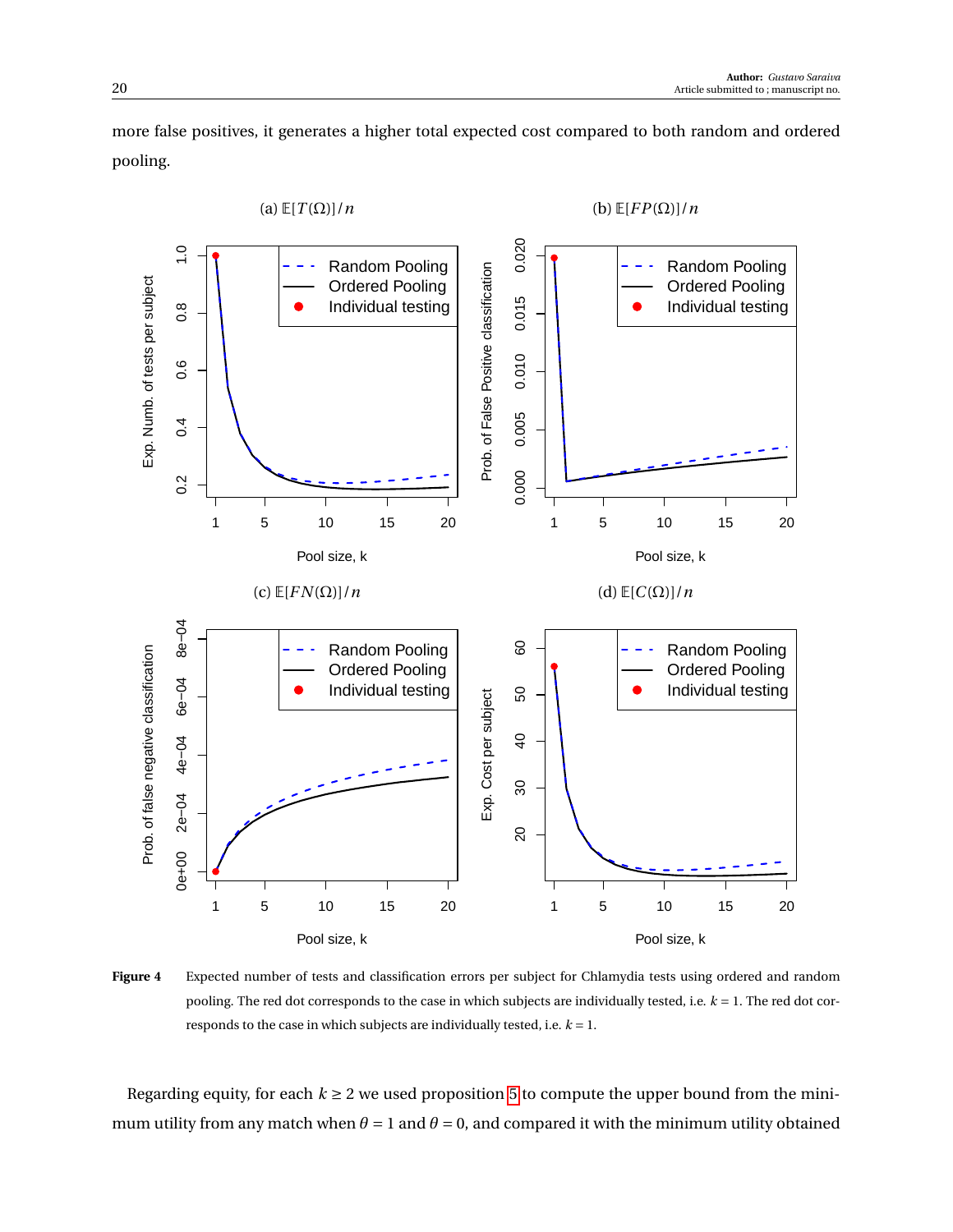under ordered pooling vs random pooling. As displayed in figures [5a](#page-20-0) and [5b,](#page-20-0) for all  $k \ge 2$ , the average minimum utility obtained under ordered pooling was very close to the upper bound, and significantly above the minimum utility obtained under random matching. This, combined with the fact that ordered pooling maximizes the utilitarian welfare function under the dilution function  $\hat{h}$ , is indicative that ordered pooling should yield high welfare for any  $\alpha \in [0, 1]$ .

(b)  $\theta = 0$ 

<span id="page-20-0"></span>

 $(a) \theta = 1$ 

**Figure 5** Minimum utility of ordered pooling vs random pooling for Chlamydia tests, for values of  $k \le 20$  that are dividends of  $n = 10,000$ .

## 8. Case Study: Hepatitis B Screening in Irish prisons

In this section we estimate the dilution effect of pooled testing for Hepatitis B using surveyed data with information on continuous biomarker readings for individual tests. We then compare the performance of random vs ordered pooling when applied to this dataset.

Hepatitis B is a liver infection disease caused by the hepatitis B virus (HBV). In 2015, 257 million people worldwide were estimated to be living with chronic hepatitis B [World Health Organization](#page-28-11) [\(2017\)](#page-28-11). Left untreated, this disease can lead to deadly sequelae, most commonly cirrhosis and hepatocellular carcinoma (primary liver cancer). In 2015 approximately 890,000 people were estimated to have died due to complications from hepatitis B [World Health Organization](#page-28-11) [\(2017\)](#page-28-11). Because hepatitis B can be transmitted by blood, the WHO recommends that all blood donations be tested for hepatitis B. Due to budget constraints, it is common for blood centers to perform pooled tests on multiple donors to detect HBV [\(El-Amine, Bish and Bish](#page-27-10) [\(2017\)](#page-27-10)).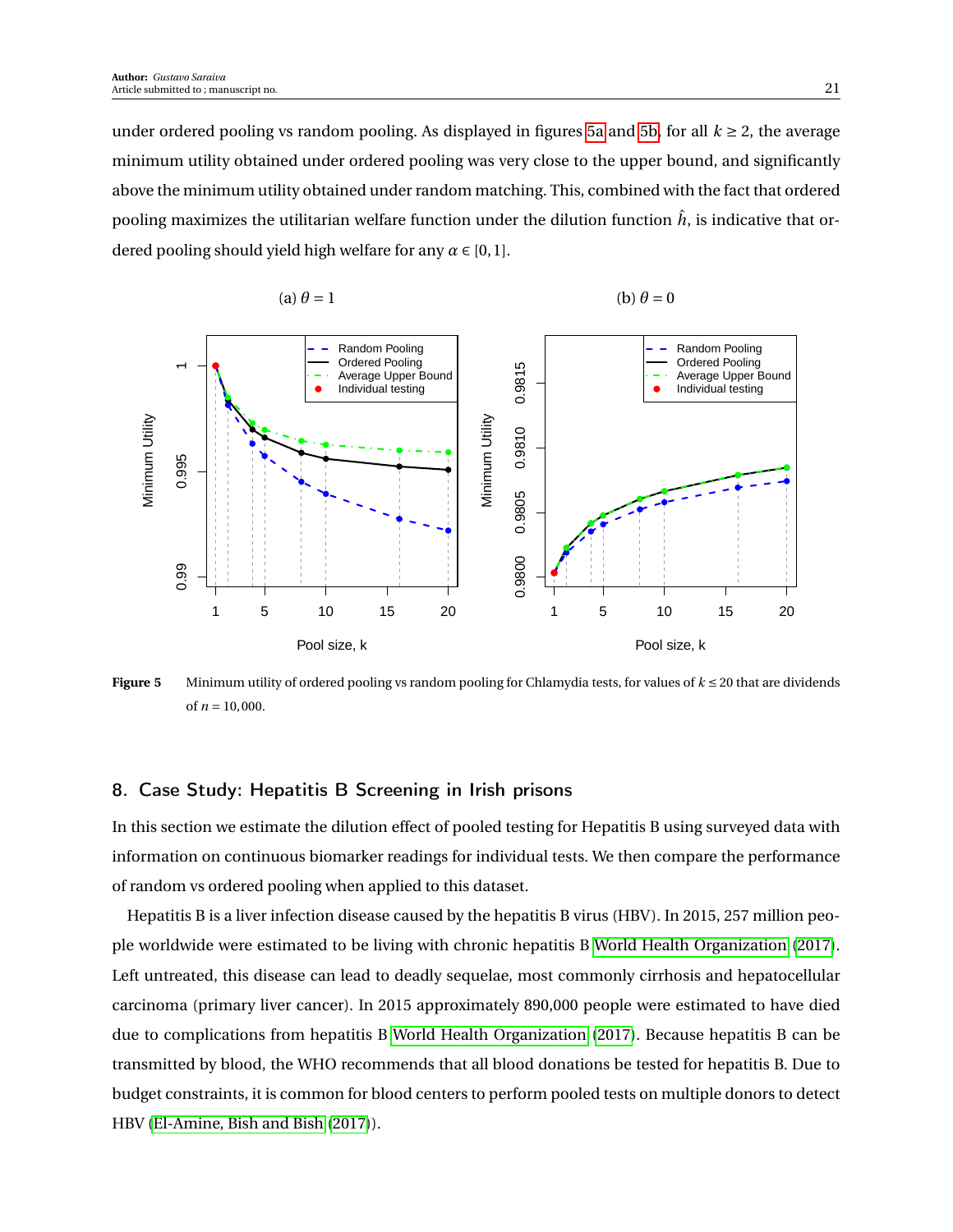To estimate the dilution effect of pooled testing for hepatitis B, we use the dataset from a survey conducted in 1998 on 5 different prisons from Ireland, in which inmates were individually tested for Hepatitis B and other infectious diseases to determine risk factors for infection. The results of this survey have been summarized by [Allwright et al.](#page-26-10) [\(2000\)](#page-26-10). Multiple followup studies have used this dataset to estimate the dilution effect of pooled testing for Hepatitis B, including [Wang, McMahan and Gallagher](#page-28-5) [\(2015\)](#page-28-5), [Warasi et al.](#page-28-6) [\(2017\)](#page-28-6) and [Mokalled et al.](#page-28-7) [\(2021\)](#page-28-7).

The dataset contains a classification of whether an inmate was infected or not with Hepatitis B, as well as the Optical Density (OD) readings from a Murex ICE enzyme immunoassay (on oral fluid samples) used to detect the presence of the core antigen for hepatitis B (HBcAg).

In total there were 99 infected, and 1038 non infected subjects. Figure [6](#page-21-0) displays the histogram of OD readings from both infected and non-infected subjects. While the distribution of OD readings for the non-infected inmates exhibits a unimodal format, the distribution of OD readings for infected inmates is bimodal. This is consistent with other studies in the literature that indicate a bimodal distribution of biomarkers readings for those infected with HBV (e.g., [Downs et al.](#page-27-14) [\(2020\)](#page-27-14) and [Alcalde et al.](#page-26-11) [\(2009\)](#page-26-11)).

<span id="page-21-0"></span>

**Figure 6** Histogram of OD readings for Hepatitis B of infected and non-infected inmates using the Irish Prisoner dataset collected by [Allwright et al.](#page-26-10) [\(2000\)](#page-26-10).

Let  $X_i$  be the random variable corresponding to the OD reading that subject  $i \in S$  would get under individual testing. The distribution of  $X_i$  is expected to depend on whether the subject is infected or not. The previous literature has often assumed that the distribution of the OD reading of a group  $G_g$  was given by the average of the OD readings from each subject in that group, i.e., by  $\sum_{i\in G}X_i/|G_g|$ . A problem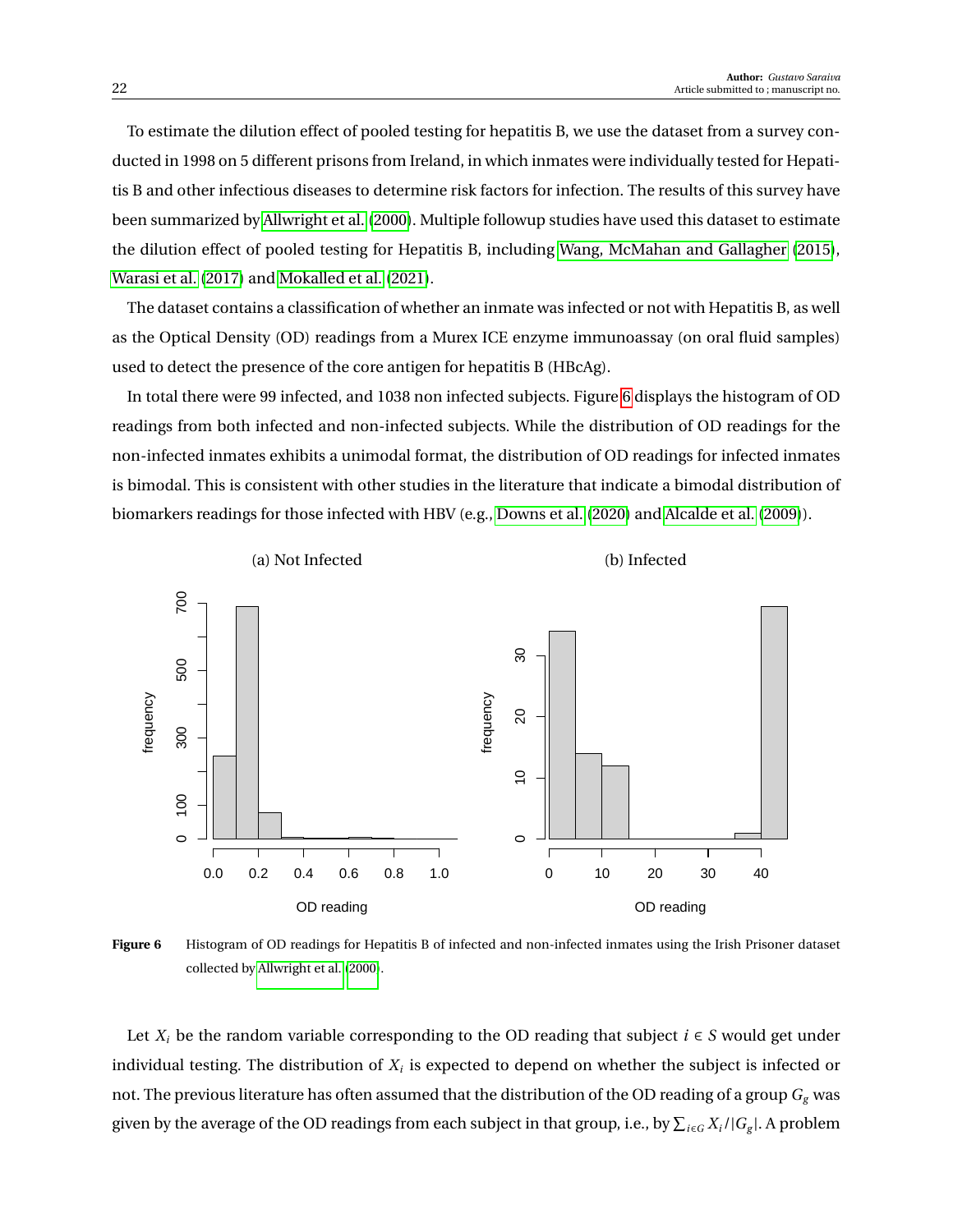with this approach, however, is that it may result in situations in which, even if *I* /*k* is much greater than *I'* / *k'*, we may have  $h(I, k) < h(I', k')$ . For example, if we assume  $X_i \sim N(0.1448, 0.007)$  when the subject is healthy and *X<sup>i</sup>* ∼ *N*(20, 340) when the subject is sick (the moments of these distributions were chosen so as to match their sample counterparts), and set the cutoff values from pooled tests so as to preserve a specificity of 0.9997 for any pool size, we end up with  $h(1, 1) = 0.854 < 0.930 = h(2, 10)$ , which is arguably not very realistic.

This issue can be avoided if we adopt the following approach instead. Suppose that the *OD* reading of a healthy and infected subject are governed by the random variables *X*<sup>−</sup> and *X*+, respectively. We assume that, if a pool of size *k* has exactly  $I \le k$  infected subjects, the OD reading of the pool will be given by  $X_{I,k} \equiv (I/k)X_+ + (1 - I/k)X_+$ . Notice that, in this case, what ultimately affects the distribution of the OD reading is the *proportion* of healthy vs infected subjects in the pool, not the pool size.

Because the distribution of OD readings of infected subjects is bimodal, we use a non-parametric approach to estimate the densities of infected and non infected subjects, and then recover the joint distribution of OD readings using bootstrap.[8](#page-22-0)

Because the dataset did not include the cutoff values for OD readings above which a subject is classified as infected, for individual testing we follow [Mokalled et al.](#page-28-7) [\(2021\)](#page-28-7) and [Wang et al.](#page-28-12) [\(2018\)](#page-28-12) by eliciting a threshold that maximizes the sum of specificity and sensitivity. This approach leads to an estimated specificity of  $S_p = 0.996$  for individual testing. For pooled testing, we select the threshold of the OD reading so as to preserve this specificity, i.e., for each pool size  $k \ge 2$ , we choose the threshold of detection so that  $h(0, k) = S_p = 0.996$ .

Figure [7](#page-23-0) displays the estimated dilution function using this approach for a pool of size  $k = 10$ . As it is clear from the figure, the dilution function is concave, which implies that ordered pooling minimizes both the expected number of tests and the expected number of false positive classifications. To assess whether ordered pooling minimizes the expected number of false positive classifications, one only needs to check whether hypothesis [1](#page-10-1) holds. In this particular case, however, the hypothesis is not always satisfied. But if we estimate subjects' prior probability of infection, we can still conduct simulations to compare the performance of random vs. ordered pooling on this regard.

As contraction of HBV is highly dependent on age (e.g., [Centers for Disease Control and Prevention](#page-26-12) [\(2019](#page-26-12)*b*) and [World Health Organization](#page-28-11) [\(2017\)](#page-28-11)), we estimate a logit regression of the probability of infection as a function of age, using the following quadratic specification

$$
logit(Prob(Y_i = 1 | Age_i)) = \beta_0 + \beta_1 Age_i + \beta_2 Age_i^2 + \beta_3 Age_i^3 + \varepsilon_i,
$$

<span id="page-22-0"></span> $8$  We obtain similar results by adopting a parametric approach, and assuming that the OD readings of both infected and non infected subjects is normally distributed, though the assumption of normal distribution for infected subjects is highly inconsistent with the empirical distribution.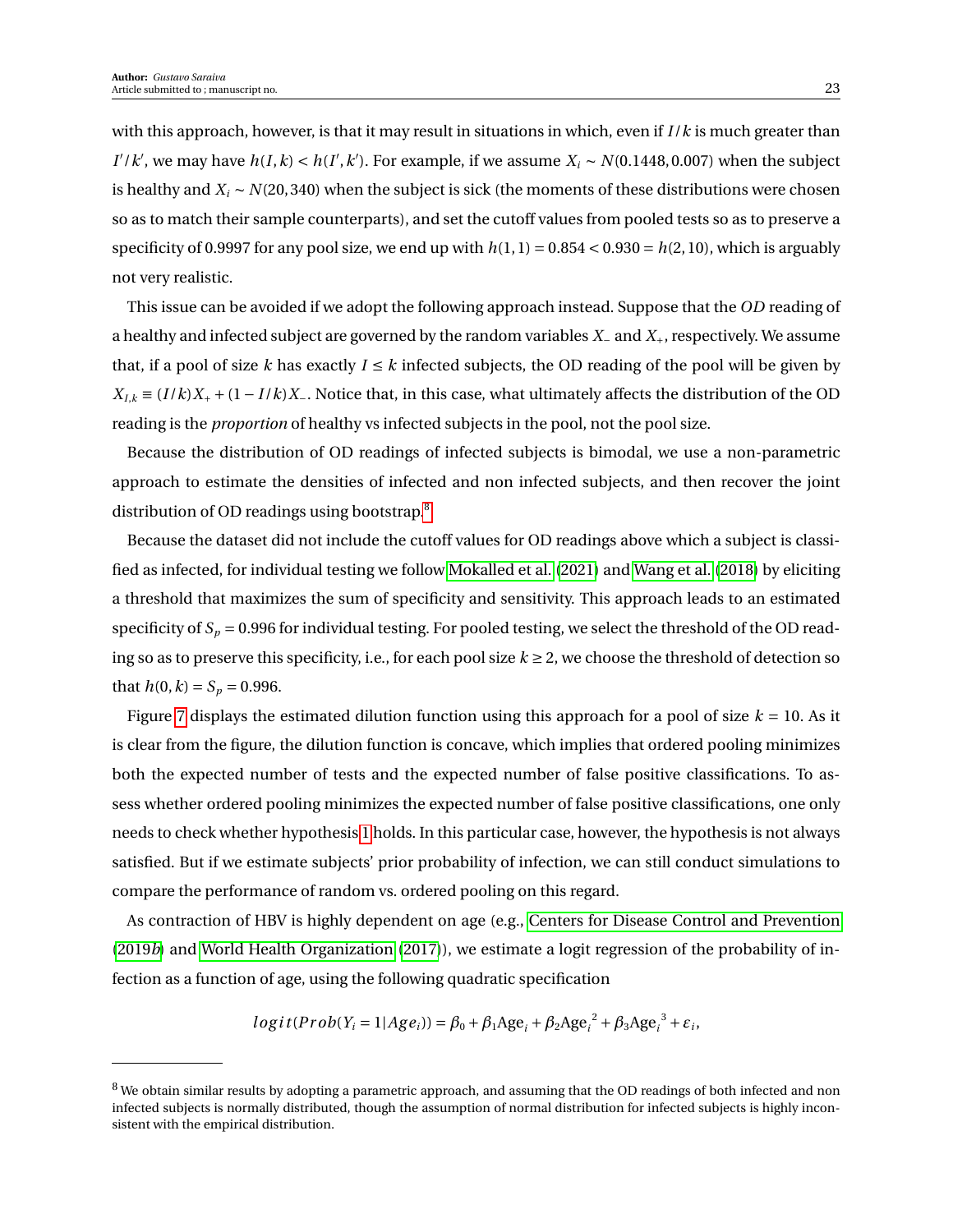<span id="page-23-0"></span>

Figure 7 Calibrated dilution function for Hepatitis B using non-parametric density estimates.

<span id="page-23-1"></span>where *Y<sup>i</sup>* corresponds to the dummy variable that equals 1 if inmate *i* is infected, and zero otherwise. Age*<sup>i</sup>* corresponds to the inmate's age, and (*εi*)*i*∈*<sup>S</sup>* are normally and independently distributed error terms. Figure [8](#page-23-1) displays the estimated probability of infection as a function of age.



Figure 8 Estimated probability of Hepatitis B infection of inmates as a function of age.

Using these estimated probabilities, we conduct simulations comparing the performance of ordered vs. random pooling in terms of expected number of tests, expected number of false negatives, expected number of false positives, and equity, when all pools are required to have the same size *k*. The results of these simulations are displayed in figures [9](#page-24-0) and [10.](#page-25-1)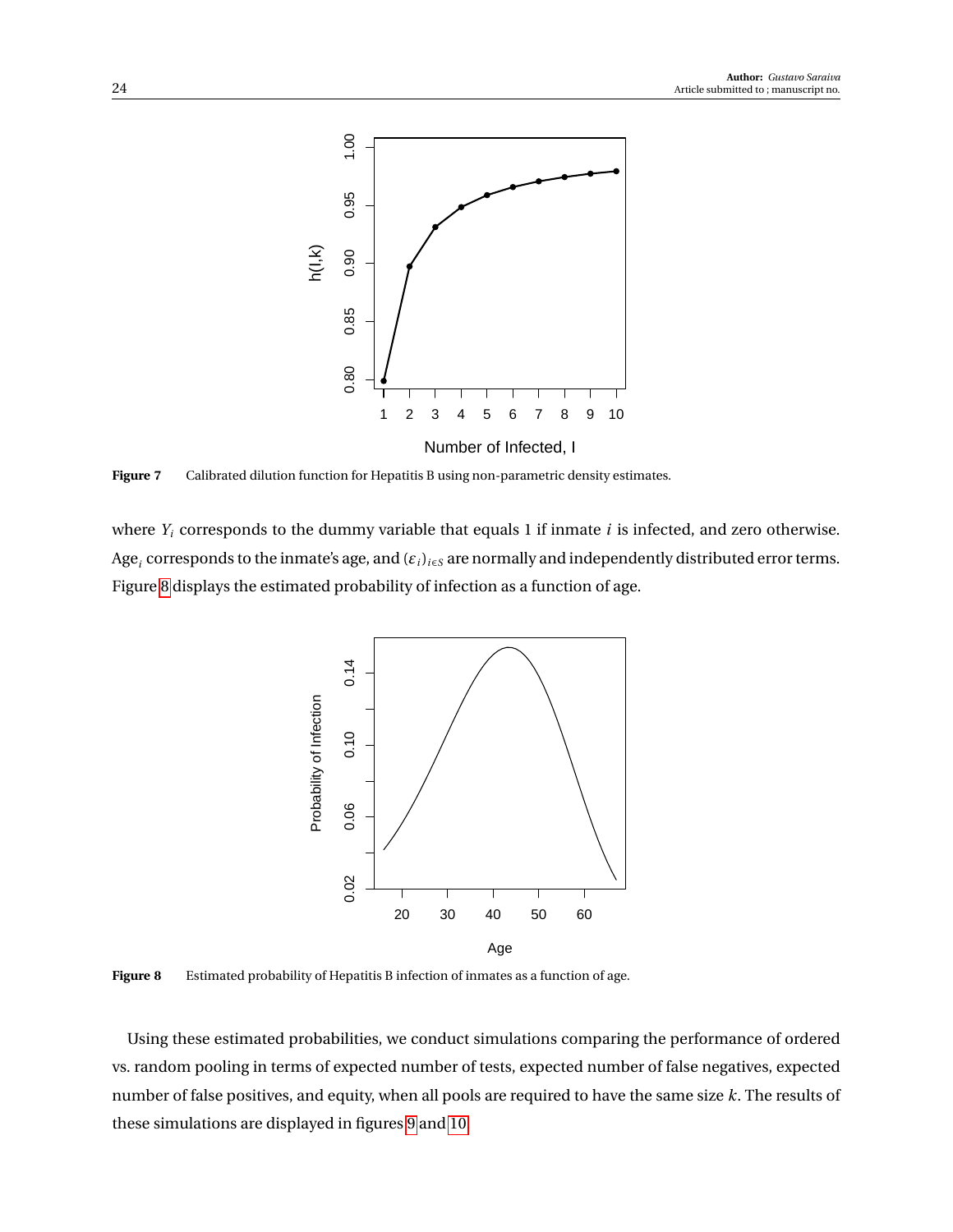From figures [9a](#page-24-0) and [9b,](#page-24-0) we can see that ordered pooling outperforms random pooling both in terms of the expected number of tests and the expected number of false positives, which is consistent with theorem [1](#page-6-1) and corollary [1.](#page-7-4) As to the expected number of false negatives, they are practically identical for both methods, with random pooling generating slightly more expected number of false negatives.

<span id="page-24-0"></span>

**Figure 9** Expected number of tests and classification errors per subject for HBV tests using ordered and random pooling. The red dot corresponds to the case in which subjects are individually tested, i.e.  $k = 1$ .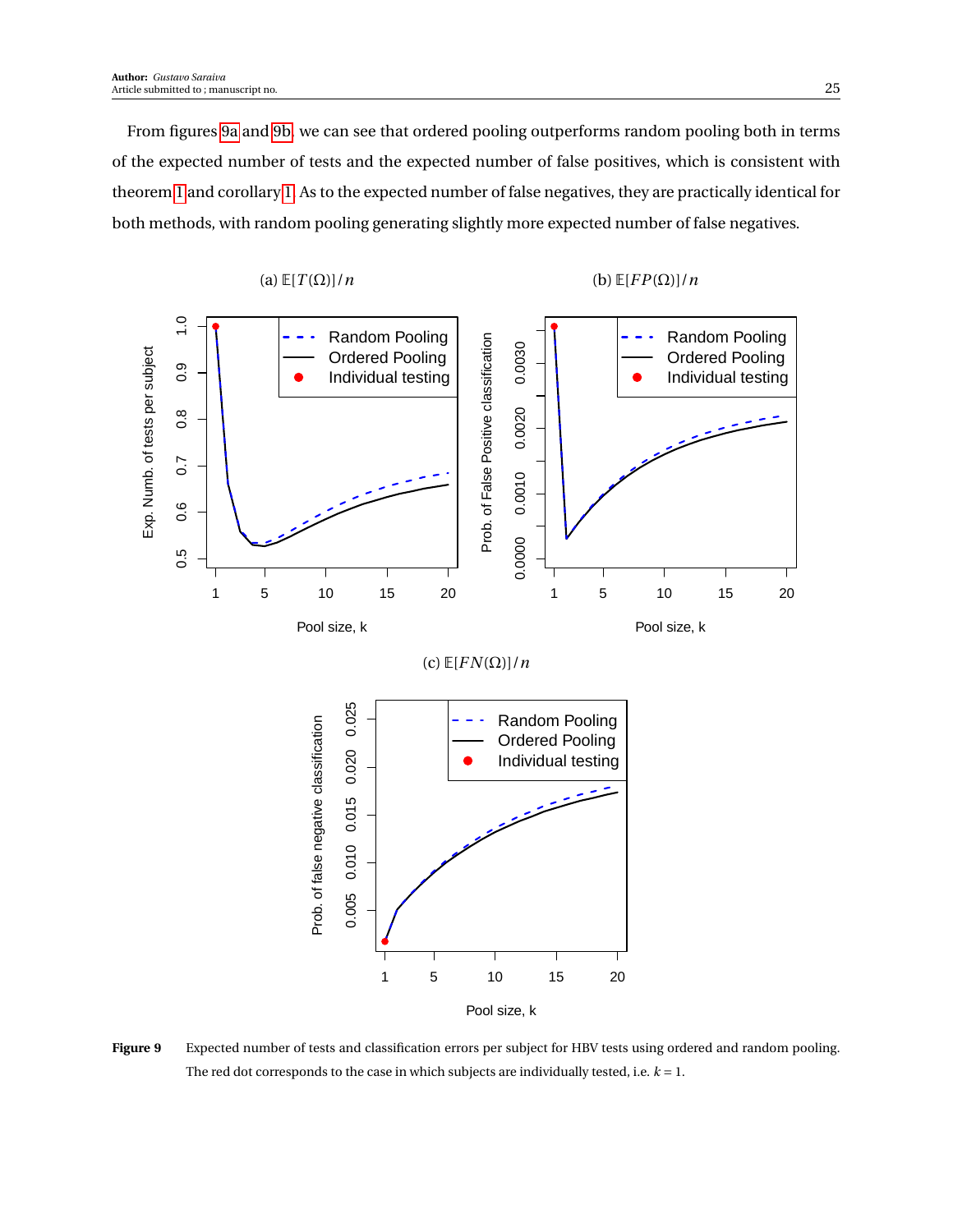<span id="page-25-1"></span>

**Figure 10** Minimum utility of ordered pooling vs random pooling for HBV tests, for values of *k* ≤ 20 that are dividends of  $n = 10,000$ .

Regarding equity, similar to the previous section, ordered pooling resulted in significantly higher minimum utilities compared to random pooling, for  $\theta = 1$  and  $\theta = 0$ . Moreover, those minimum utilities were very close to the simulated upper bounds from the minimum utility that can be achieved through a partition that preserves those pool sizes, which is indicative that the allocations from ordered pooling are highly equitable.

# <span id="page-25-0"></span>9. Discussion

We derived sufficient conditions under which ordered pooling minimizes the expected number of tests and both types of classification errors. In order to check whether these conditions are satisfied, one only needs to estimate the dilution function for the pool sizes being considered. Because estimating the dilution function is almost always a requirement before one even considers implementing pool testing schemes in practical applications, $^9$  $^9$  information regarding the dilution function is usually readily available from previous studies (e.g., [Bateman et al.](#page-26-1) [\(2020\)](#page-26-1), [Morre et al.](#page-28-2) [\(2000\)](#page-28-2) and [Kacena et al.](#page-27-7) [\(1998](#page-27-7)*b*)).

With information on subjects' prior probability of infection, one can also conduct simulations to evaluate the performance of ordered pooling in terms of equity. Our simulations suggest that, in general, ordered pooling yields more equitable allocations than random pooling.

<span id="page-25-2"></span> $^9$  If the dilution effect is too strong, pool testing may be deemed too imprecise to be considered as a good alternative to individual testing.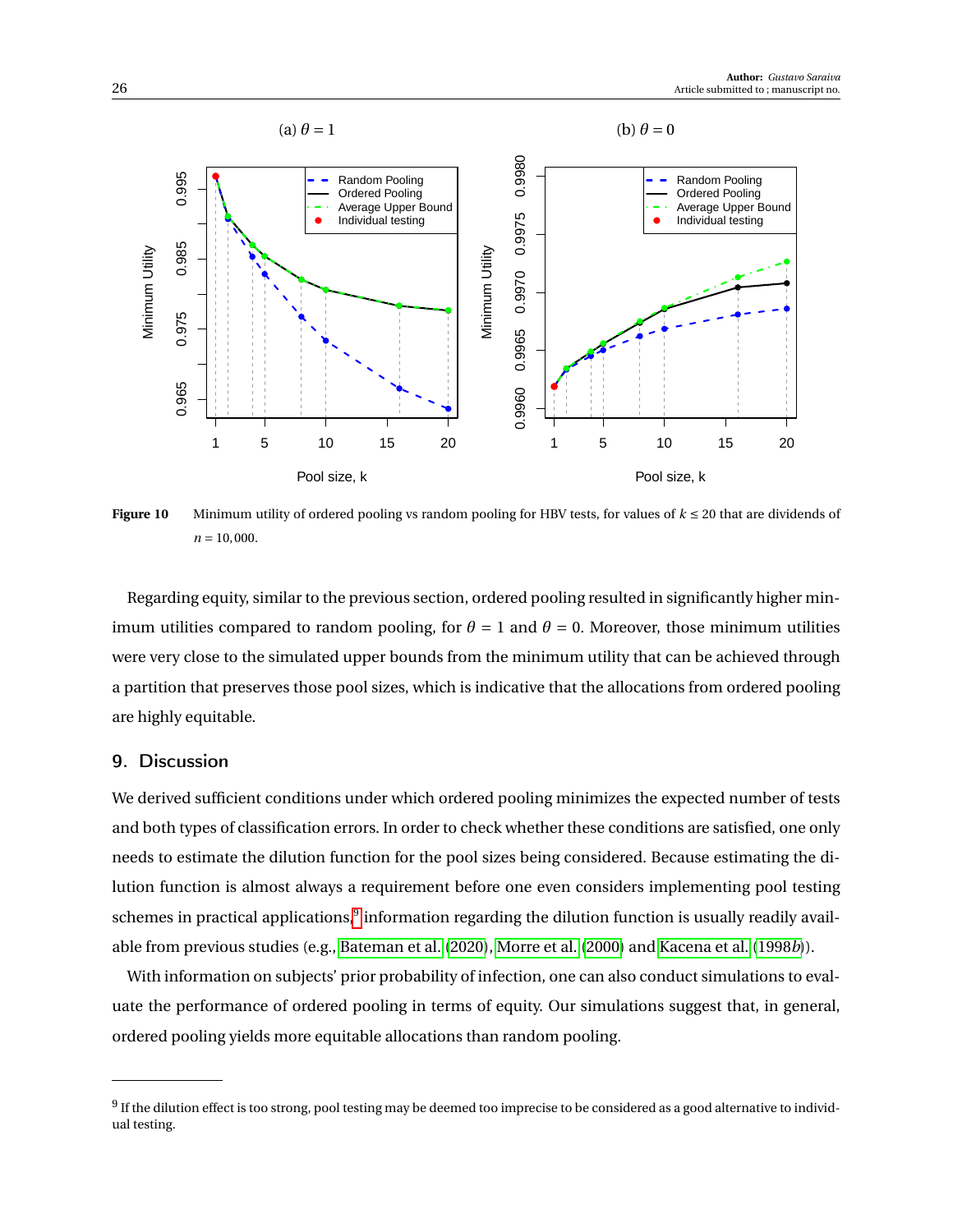Because ordered pooling is easy to implement, and does not require knowing subjects' exact probability of infection, only how those probabilities are ordered, these results may prove useful in practical applications.

#### References

- <span id="page-26-11"></span>**Alcalde, Rosana, Fernando Lucas Melo, Anna Nishiya, Suzete Cleusa Ferreira, Mario Dante Langhi Júnior, Simone Sena Fernandes, Luis Augusto Marcondes, Alberto José Silva Duarte, and Jorge Casseb.** 2009. "Distribution of hepatitis B virus genotypes and viral load levels in Brazilian chronically infected patients in São Paulo city." *Rev. Inst. Med. trop. S. Paulo*, 51(5): 269–272.
- <span id="page-26-10"></span>**Allwright, Shane, Fiona Bradley, Jean Long, Joseph Barry, Lelia Thornton, and John V Parry.** 2000. "Prevalence of antibodies to hepatitis B, hepatitis C, and HIV and risk factors in Irish prisoners: results of a national cross sectional survey." *BMJ*, 321(7253): 78–82.
- <span id="page-26-2"></span>**Aprahamian, Hrayer, Douglas R. Bish, and Erub K. Bish.** 2019. "Optimal Risk-Based Group Testing." *Management Science*, 65(9): 4365–4384.
- <span id="page-26-4"></span>**Aprahamian, Hrayer, Ebru K. Bish, and Douglas R. Bish.** 2018. "Adaptive risk-based pooling in public health screening." *IISE Transactions*, 50(9): 743–766.
- <span id="page-26-3"></span>**Aprahamian, Hrayer, Ebru K. Bish, and Douglas R. Bish.** 2020. "Static Risk-Based Group Testing Schemes Under Imperfectly Observable Risk." *Stochastic Systems*, 10(4): 361–390.
- <span id="page-26-0"></span>**Basso, Leonardo, Vicente Salinas, Denis Sauré, Charles Thraves, and Natalia Yankovic.** 2022. "The Effect of Correlation and False Negatives in Pool Testing Strategies for COVID-19." *Healthcare Management Science*, 25: 146–165.
- <span id="page-26-1"></span>**Bateman, Allen C., Shanna Mueller, Kyley Guenther, and Peter Shult.** 2020. "Assessing the dilution effect of specimen pooling on the sensitivity of SARS-CoV-2 PCR tests." *Journal of Medical Virology*.
- <span id="page-26-7"></span>**Bertsimas, Dimitris, Vivek F. Farias, and Nikolaos Trichakis.** 2012. "On the Efficiency-Fairness Trade-off." *Management Science*, 58(12): 2234–2250.
- <span id="page-26-6"></span>**Bossert, Walter, and Kohei Kamaga.** 2020. "An axiomatization of the mixed utilitarian–maximin social welfare orderings." *Economic Theory*, 69(2): 451–473.
- <span id="page-26-5"></span>**Burns, Kevin C., and Carl A. Mauro.** 1987. "Group testing with test error as a function of concentration." *Communications in Statistics-theory and Methods*, 16: 2821–2837.
- <span id="page-26-9"></span>**Centers for Disease Control and Prevention.** 2000. "Tracking the hidden epidemics, trends in STDs in the United States." [https: // www. cdc. gov/ std/ trends2000/ trends2000. pdf](https://www.cdc.gov/std/trends2000/trends2000.pdf) .
- <span id="page-26-8"></span>**Centers for Disease Control and Prevention.** 2019*a*. "Sexually Transmitted Infections Treatment Guidelines, 2021." [https: // www. cdc. gov/ std/ treatment-guidelines/ chlamydia. htm](https://www.cdc.gov/std/treatment-guidelines/chlamydia.htm) .
- <span id="page-26-12"></span>**Centers for Disease Control and Prevention.** 2019*b*. "Viral Hepatitis Surveillance Report United States 2019." [https: // www. cdc. gov/ hepatitis/ statistics/ 2019surveillance/ pdfs/](https://www.cdc.gov/hepatitis/statistics/2019surveillance/pdfs/2019HepSurveillanceRpt.pdf) [2019HepSurveillanceRpt. pdf](https://www.cdc.gov/hepatitis/statistics/2019surveillance/pdfs/2019HepSurveillanceRpt.pdf) .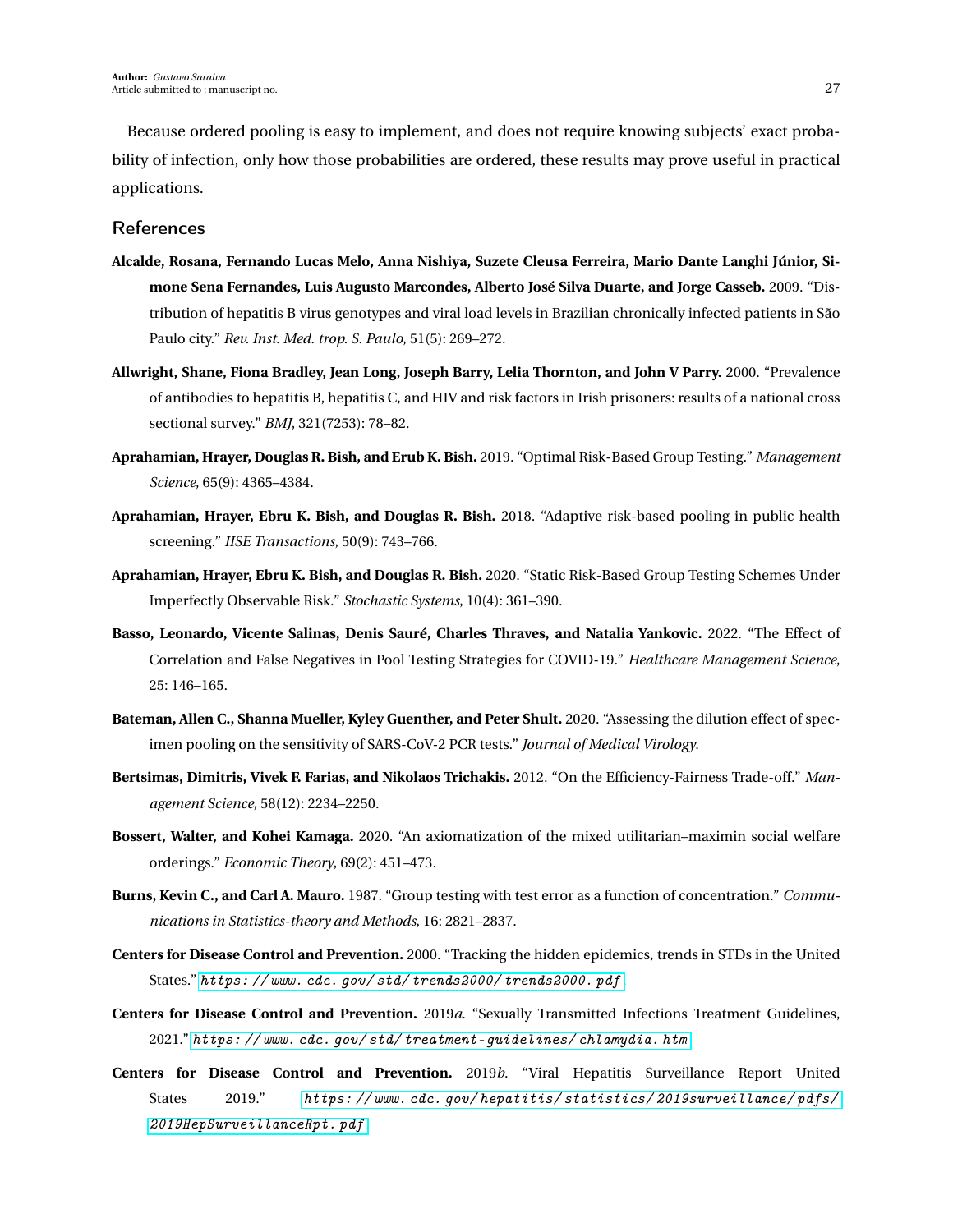<span id="page-27-3"></span>**Chlebus, Bogdan.** 2001. "Randomized Communication in Radio Networks." 401–456.

- <span id="page-27-0"></span>**Dorfman, Robert.** 1943. "The Detection of Defective Members of Large Populations." *The Annals of Mathematical Statistics*, 14: 436–440.
- <span id="page-27-14"></span>**Downs, Louise O., Sabeehah Vawda, Phillip Armand Bester, Katrina A. Lythgoe, Tingyan Wang, David A. Smith Anna L. McNaughton, Tongai Maponga, Oliver Freeman, Jim Davies Kinga A. Várnai, Kerrie Woods, Christophe Fraser, Eleanor Barnes, Dominique Goedhals, and Philippa C. Matthews.** 2020. "Bimodal distribution and set point HBV DNA viral loads in chronic infection: retrospective analysis of cohorts from the UK and South Africa."
- <span id="page-27-10"></span>**El-Amine, Hadi, Ebru K. Bish, and Douglas R. Bish.** 2017. "Optimal pooling strategies for nucleic acid testing of donated blood considering viral load growth curves and donor characteristics." *IISE Transactions on Healthcare Systems Engineering*, 7(1): 15–29.
- <span id="page-27-5"></span>**Fan, Wenxin.** 2020. "Wuhan Tests Nine Million People for Coronavirus in 10 Days." *The Wall Street Journal*.
- <span id="page-27-2"></span>**Goodrich, Michael, Mikhail Atallah, and Roberto Tamassia.** 2005. "Indexing Information for Data Forensics." Vol. 3531, 206–221.
- <span id="page-27-4"></span>**Grobe, Nadja, Alhaji Cherif, Xiaoling Wang, Zijun Dong, and Peter Kotanko.** 2020. "Sample pooling: burden or solution?" *Clinical Microbiology and Infection*.
- <span id="page-27-11"></span>**Harsanyi, John C.** 1955. "Cardinal Welfare, Individualistic Ethics, and Interpersonal Comparisons of Utility." *Journal of Political Economy*, 63(4): 309–321.
- <span id="page-27-8"></span>**Hwang, F. K.** 1975. "A Generalized Binomial Group Testing Problem." *Journal of the American Statistical Association*, 70: 923–926.
- <span id="page-27-9"></span>**Hwang, F. K.** 1976. "Group Testing with a Dilution Effect." *Biometrika*, 63(3): 671–673.
- <span id="page-27-13"></span>**Kacena, Katherine A., Sean B. Quinn, René Howell, Guillermo E. Madico, Thomas C. Quin, and Charlotte A. Gaydos.** 1998*a*. "Pooling Urine Samples for Ligase Chain Reaction Screening for Genital Chlamydia trachomatis Infection in Asymptomatic Women." *Journal of Clinical Microbiology*, 36(2): 481–485.
- <span id="page-27-7"></span>**Kacena, Katherine A., Sean B. Quinn, Suzanne C. Hartman, Thomas C. Quinn, and Charlotte A. Gaydos.** 1998*b*. "Pooling of Urine Samples for Screening for Neisseria gonorrhoeae by Ligase Chain Reaction: Accuracy and Application." *Journal of Clinical Microbiology*, 36: 3624–3628.
- <span id="page-27-6"></span>**Kim, Hae-Young, Michael G. Hudgens, Jonathan M. Dreyfuss, Daniel J. Westreich, and Christopher D. Pilcher.** 2007. "Comparison of Group Testing Algorithms for Case Identification in the Presence of Test Error." *Biometrics*, 63(4): 1152–1163.
- <span id="page-27-12"></span>**Lan, Tian, David Kao, Mung Chiang, and Ashutosh Sabharwal.** 2010. "An Axiomatic Theory of Fairness in Network Resource Allocation." 1–9.
- <span id="page-27-1"></span>**McMahan, Christopher S., Joshua M. Tebbs, and Christopher R. Bilder.** 2012. "Informative Dorfman Screening." *Biometrics*, 68(1): 287–296.